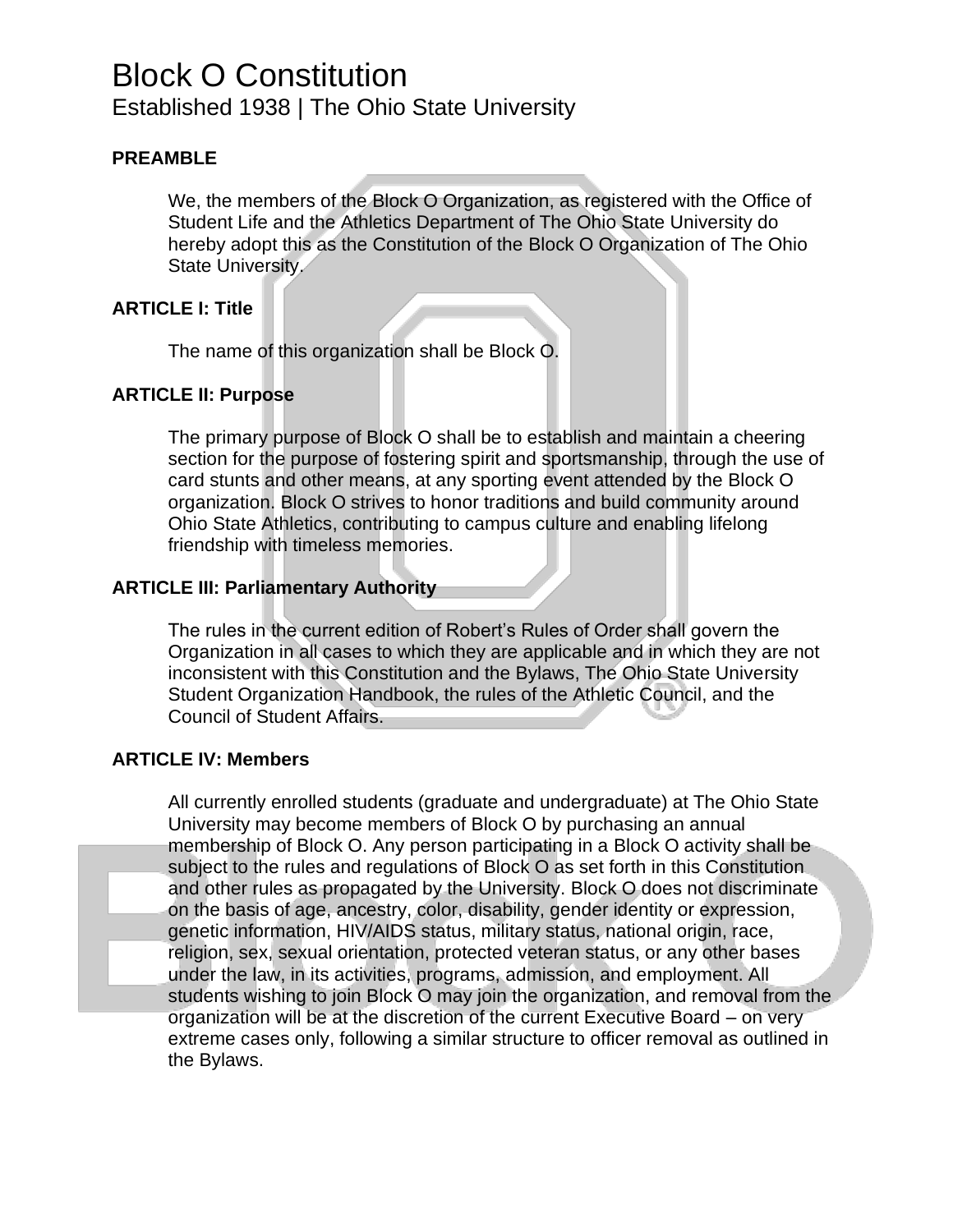# **ARTICLE V: Funding**

# **Section 1. Sources**

# **1A. Membership Fee**

**i.** There shall be a membership fee set at the discretion of the Executive Board. Said fee will be assessed on necessary ticketing for the operations of Block O.

# **1B. University Funding**

**i.** Block O shall apply for all applicable university funding for programming and operating costs.

# **1C. Sponsorships**

**i.** Block O shall solicit for sponsorship to help aid in the programming costs. This includes but is not limited to: donation, corporate sponsorship, or other revenues generated by the group.

# **Section 2. Usage**

**1A.** The Executive Board shall determine the usage of funds for the improvement and maintenance of the organization. Specific rules for usage of funds shall be outlined in the Bylaws.

# **ARTICLE VI: Organizational Leadership**

# **Section 1. Officers**

**1A.** The Executive Board of Block O shall consist of the officers outlined in the Bylaws. The following positions will be Executive Officers: President, Vice President, Treasurer, Secretary, Membership Director, Program Director, Marketing Director, Director of Football Operations, and Director of Men's Basketball Operations. Any sport that is NCAA recognized may apply for a position on the board, but shall not receive voting rights, as outlined in the Bylaws. Suggested sports include (but are not limited to): volleyball, hockey, soccer, women's basketball.

# **Section 2. Eligibility**

- **2A.** Officers must maintain semester and cumulative grade point average and enrollment status consistent with student organization academic requirements as outlined in the student organization handbook.
- **2B.** The Advisor will assess grades each semester. If an officer's semester or cumulative grade point average falls below the academic requirements, they will follow the proper disciplinary matters outlined in the Bylaws.
- **2C.** No members of the Executive Board may be selected to more than one office concurrently.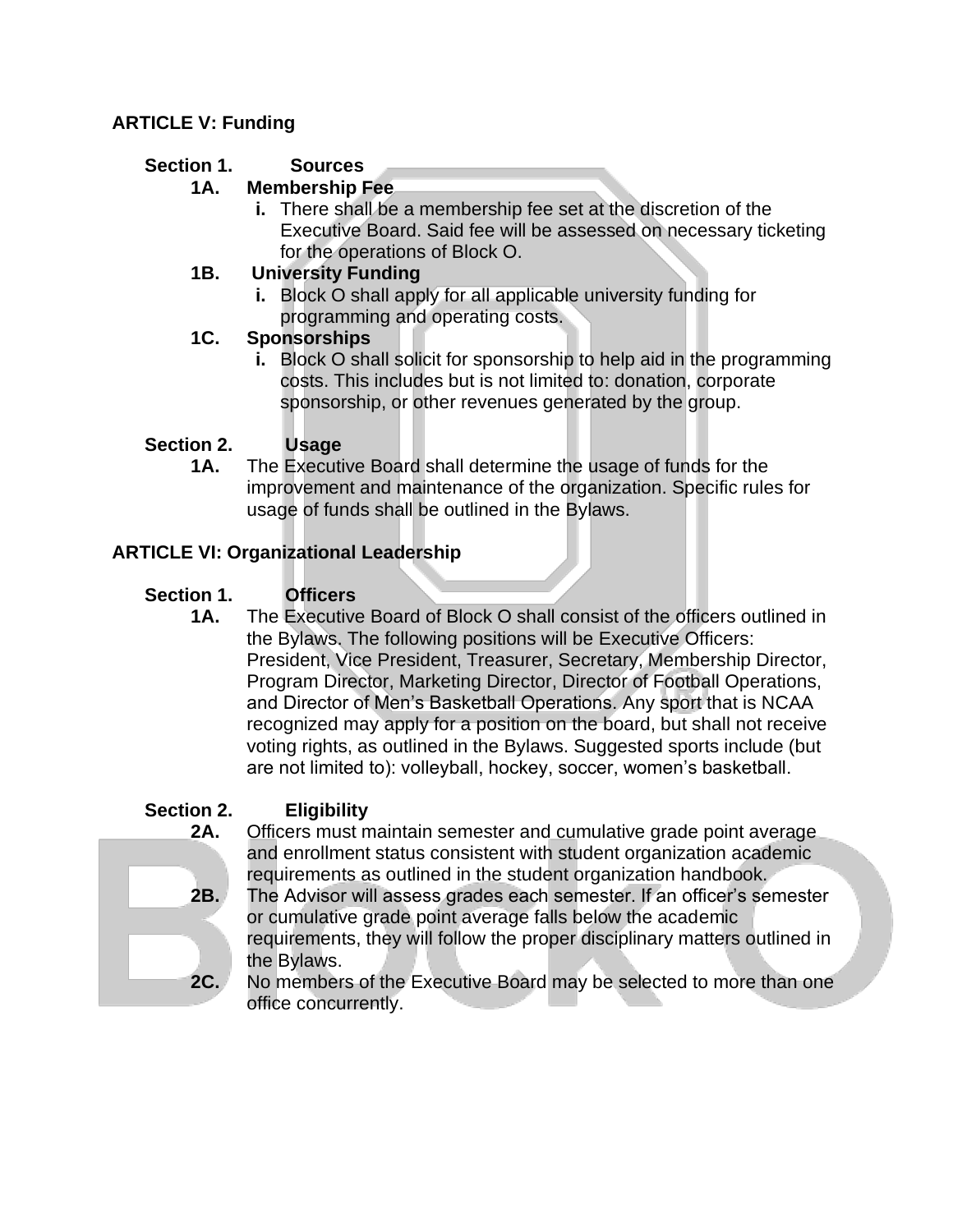# **Section 3. Selection Process**

- **3A.** Executive Board Officers shall be selected through an application and interview process conducted by the outgoing Executive Board.
- **3B.** Elections shall occur in the middle of spring semester, approximately two weeks before spring break annually.
- **3C.** Specific rules and regulations for elections shall be outlined in the Bylaws.

# **Section 4. Term of Office**

**4A.** Term of office for a Block O Officer shall be for the entire calendar year after being sworn in under the Oath of Office unless it is deemed necessary to revoke the position as outlined in the Bylaws.

# **Section 5. Duties**

- **5A.** The Executive Board shall determine the goals and direction of the organization. Other responsibilities shall be met as outlined in the Bylaws.
- **5B.** Leadership positions in Block O shall have the following general responsibilities. Specific duties are outlined in the Bylaws.

# *All Officers shall:*

- *i.* Recruit active members for Block O
- *ii.* Attend Executive Board retreats
- *iii.* Maintain and proactively update transition documents
- *iv.* Inform other officers of committee or overall happenings
- *v.* Promote campus spirit within and outside of the organization
- *vi.* Actively foster relationships within the group and promote inclusiveness
- *vii.* Adhere to all responsibilities and duties as set forth in the Bylaws

# **Section 6. Inabilities**

- **6A.** If the President is unable to fulfill a length of term, the Vice President shall assume the office of President.
- **6B.** Other vacancies shall be filled as necessary by the selection process according to the guidelines for elections in the Bylaws.

# **Section 7. Removal From Office**

**7A.** An officer may be removed from office for the following reasons:

- *i.* Failure to fulfill the basic requirements of Article VI, Section 5
- *ii.* Failure to carry out that officer's duties as outlined in the Bylaws **7B.** An officer's removal shall be subject to a 2/3 approval by the Executive Directors of Block O.
- **7C.** Procedures for removal shall be outlined in the Bylaws.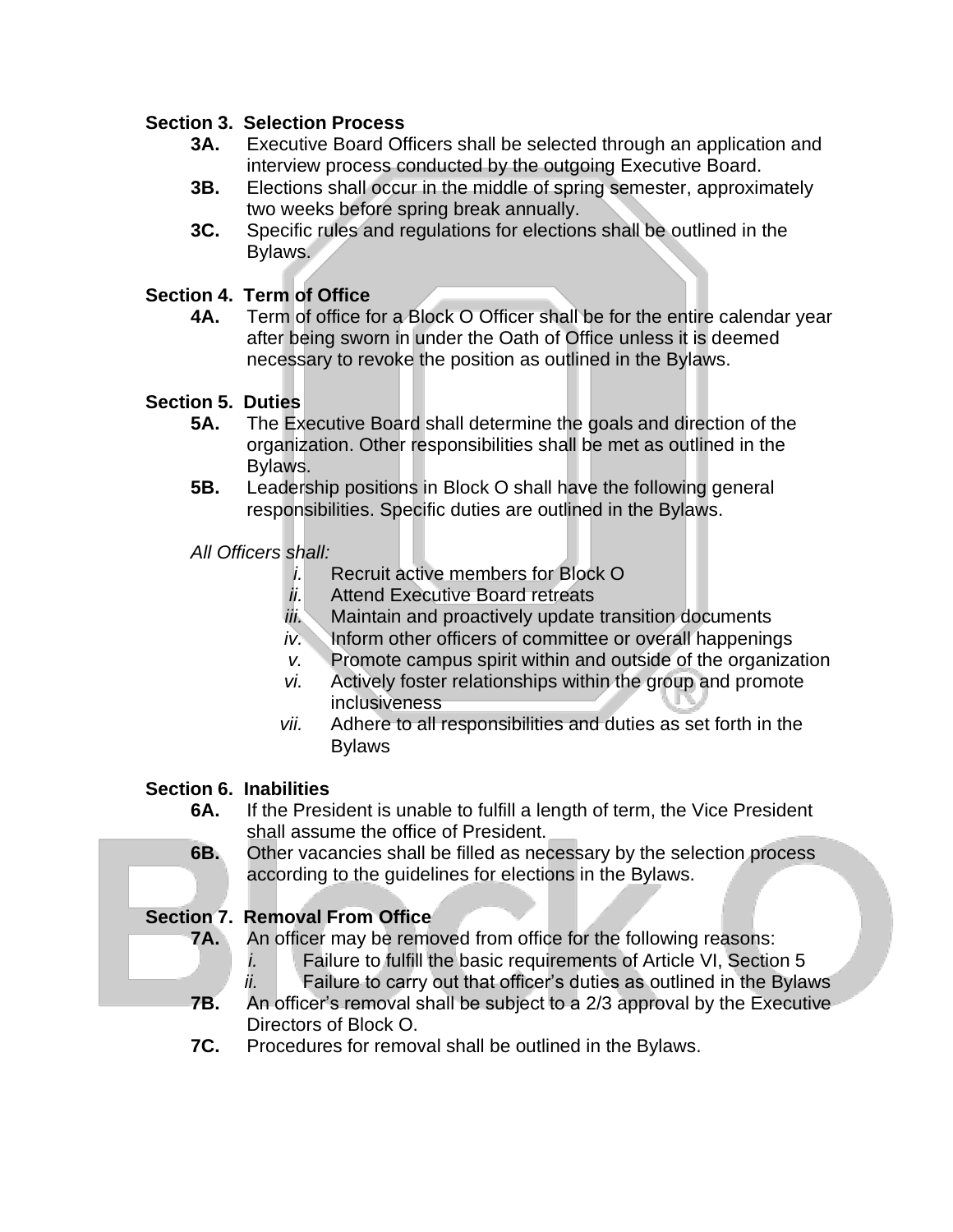# **ARTICLE VII: Advisors**

#### **Section 1. Eligibility**

- **1A.** The first Advisor to Block O shall be faculty member and full-time employee of The Ohio State University and will serve as the direct Advisor.
- **1B.** The second Advisor shall be a member of The Ohio State University's faculty or administrative and professional staff
- **1C.** The third Advisor shall qualify under the requirements of the first or second Advisor or be an alumnus of Block O given their departure of membership is separated by a minimum of 5 years
- **1D.** There must be a minimum of two advisors at all times.
- **1E.** Priority must be given to fill the first and second Advisor positions prior to filling the third Advisor position

#### **Section 2. Duties**

- **2A.** The Block O Advisor will oversee the functions of Block O.
- **2B.** The Advisor(s) shall provide guidance in the event of an unsolvable tie during voting.
- **2C.** Advisors will ensure proper execution of University policies and responsible utilization of funding.
- **2D.** The Advisor(s) shall have the right to swear in new officers when appropriate.
- **2E.** Duties of the Advisor(s) shall be the same as those established in the current "The Ohio State University's Student Organization Handbook."

# **ARTICLE VIII: Constitutional Amendments**

# **Section 1. Proposal**

- **1A.** Proposed amendments to the Block O Constitution and/or it's Bylaws must be submitted in writing to the Block O President prior to an Executive Board meeting, and can be proposed by any current Block O Member.
- **1B.** Proposed amendments must outline exact wording and indicate where in the Constitution it will be placed (ex. Article V, Section 6).
- **1C.** Proposed amendments must be introduced and discussed one week before the vote is taken.

# **Section 2. Ratification**

- **1D.** The Constitution may then be amended with a 2/3 vote of approval from the Executive Directors.
- **1E.** Amendments to the Bylaws require only a simple majority of approval for ratification.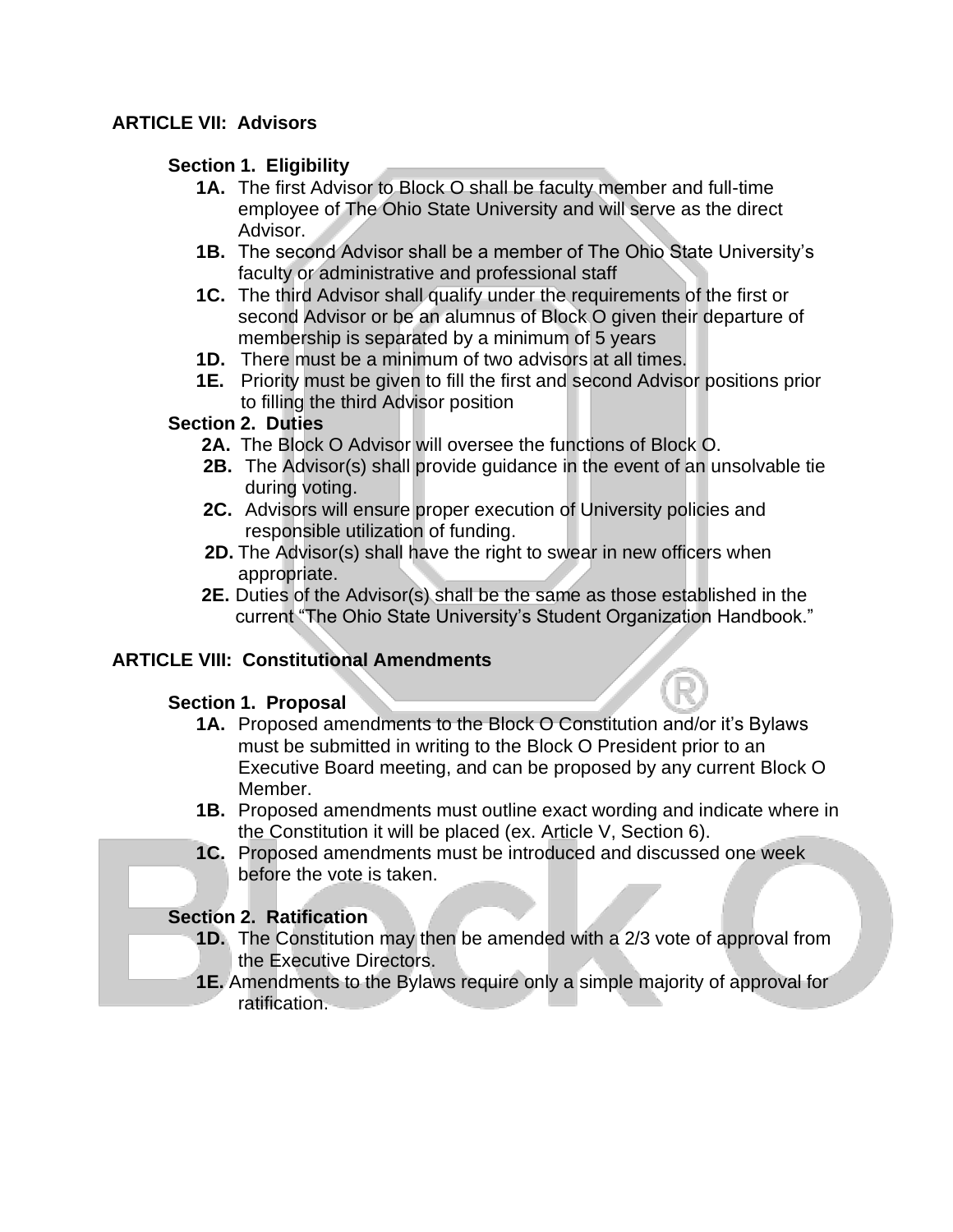# **ARTICLE IX: Constitution Maintenance**

#### **Section 1. Review**

**1A.** The Constitution will be reviewed twice a year, once in Spring Semester by the outgoing Block O Executive Board, and once in Fall Semester by the new Executive Board.

#### **Section 2. Approval**

**2A.** At the end of Spring Semester, the Constitution will be read by the Executive Board for discussion and approval by 2/3 majority vote.



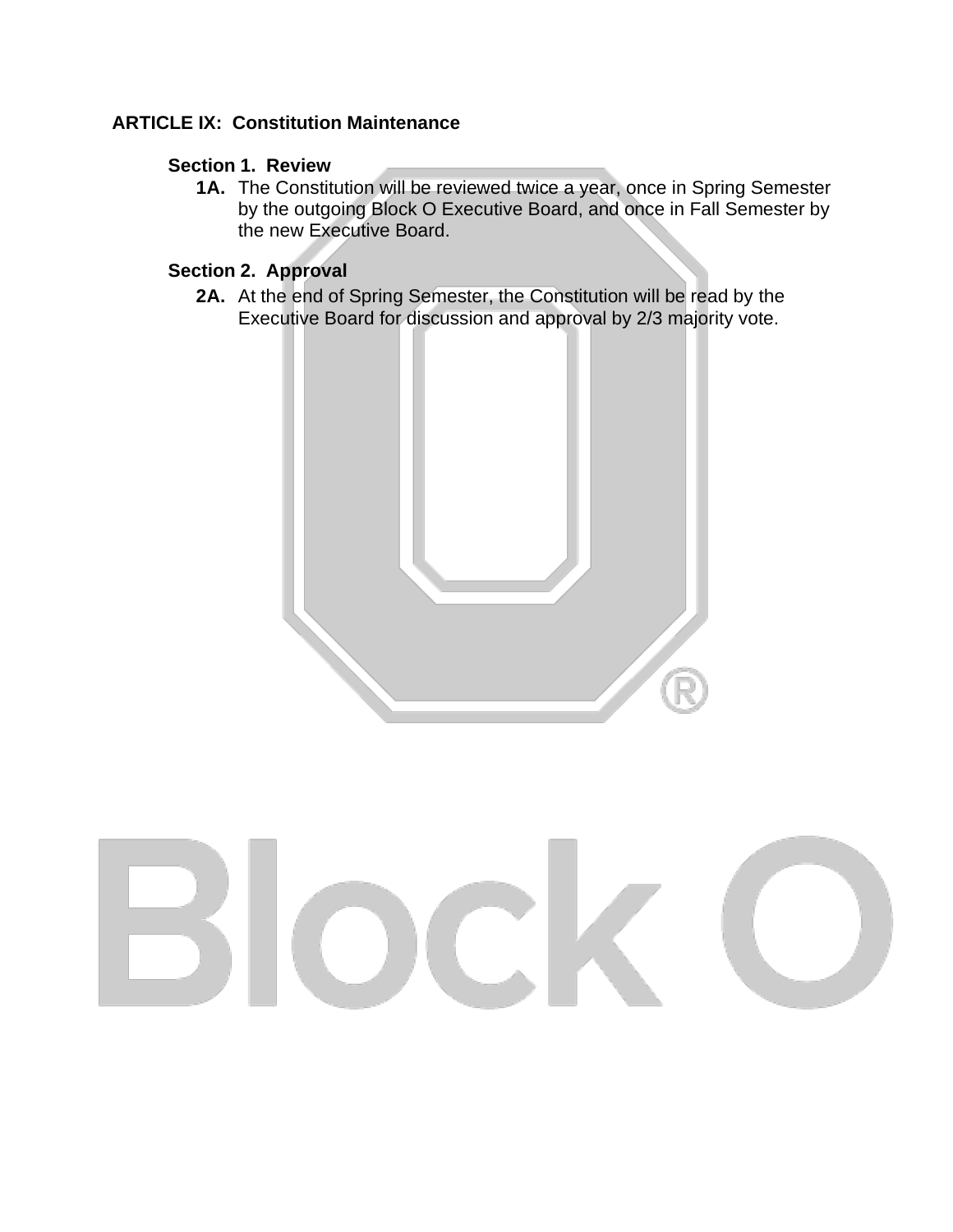# Block O Bylaws Established 1938 | The Ohio State University

#### I. **Mission Statement**

a. Block O is the Official Student Section of Ohio State Athletics. We actively strive to support our student-athletes on the field and our members off it by upholding the spirit and tradition of The Ohio State University, building community, and making lasting memories.

#### II. **Budget**

# a. **Budgetary Allocations**

- i. Revenues shall be included in the budget and recorded as they are incurred during the academic school year.
	- 1. Main sources of revenue include but are not limited to ticketing sales, rolling new membership fees, sponsorship donations, and various university reimbursements.
- ii. Expenses shall be allocated on a yearly or per-semester basis. They are recorded as they are incurred during the academic school year.
	- 1. Expenses are broken into subcategories including Expense Pools, Promotions Budget, The Nine Discretionary, and Sports Director Discretionary.
	- 2. Expense Pools
		- a. Expense Pools are defined as any expense the organization incurs that is not associated with a particular Executive Board position. These may be organized at the Treasurer's discretion.
	- 3. Promotions Budget
		- a. The promotions budget is a specific expense pool that exists to aid in any Block O spending that goes beyond the capabilities of a singular director's budget.
		- b. Any persons on the Executive Board may apply for utilization of the promotions budget.
		- c. An application to request use of the Promotions Budget must abide by the following parameters:
			- i. Create a detailed, written explanation of the proposed expense. Include justification as to why such an expense is valid and beneficial for the organization.
			- ii. Submit your application to the President prior to the agenda being sent out for an upcoming Executive Board Meeting so that it may be included.
			- iii. Present the request to the Executive Board during the Executive Board Meeting where you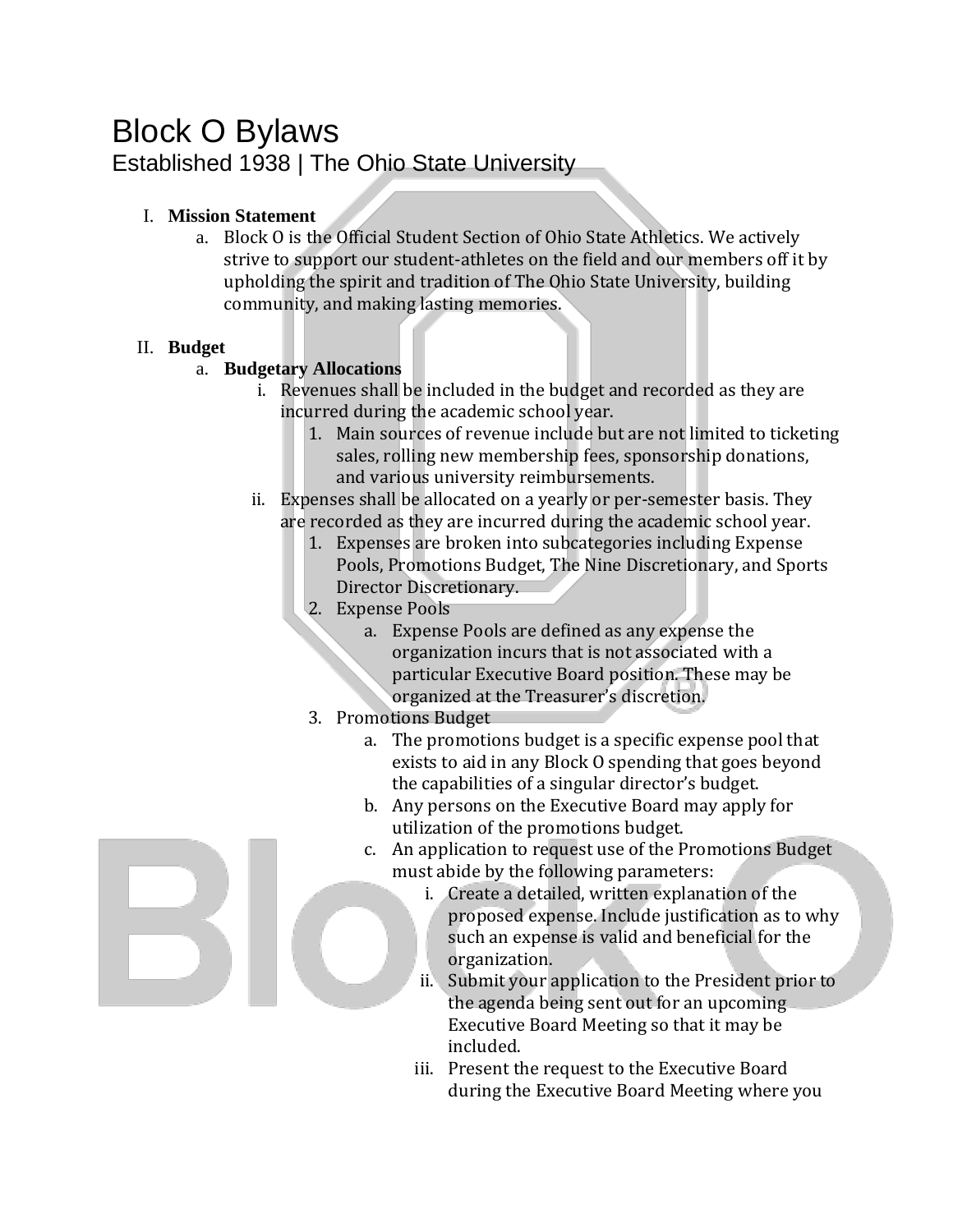may be asked questions regarding your proposal.

- iv. The application will be voted on for approval the following week or at the next Executive Board Meeting.
- 4. The Nine Discretionary
	- a. The Nine Discretionary are defined as allocated expenses for each of the Executive Directors. This allocated amount may be organized at the Treasurer's discretion.
- 5. The Sports Director Discretionary
	- a. The Sports Director Discretionary is defined as allocated expenses for each of the Directors of Sports Operations. This allocated amount may be organized at the Treasurer's discretion.
	- b. Historically, each single-gender sport is allocated the same amount and each double-gender sport is allocated double the amount of a single-gender sport.
	- c. Note: Double gender sports should be spending money evenly across their respected sports.

#### b. **Budget Installation**

- i. As per Article 5, Section 2 of the Block O Constitution, the newly swornin Executive Board shall review and vote for installation of the budget for the Autumn and Spring semesters applicable to their term. The process outlined below shall also be consistent and applicable for the spending which occurs during the Summer:
	- 1. The Treasurer of the applicable term shall submit a budget proposal to the President and Vice President for review.
	- 2. Once the proposed budget is reviewed and agreement is reached for any necessary alterations, if any, the proposed budget shall be sent to the Executive Board and Advisors at least a week prior to the vote for installation.
	- 3. Proceeding the week, the proposed budget was delivered to the Executive Board and Advisors, the Treasurer shall present the budget at an Executive Board meeting. There shall be meeting time allotted to present, discuss, and vote on the proposed budget.
	- 4. The budget shall be voted on by the Executive Directors.
	- 5. In order for the budget to be adopted for the respective semesters, the vote must reach 2/3 Approval by the Executive Directors.
	- 6. If alterations are necessary, the vote for installation must fail approval.
	- 7. Failed proposals are required to repeat the process above until a budget has reached the 2/3 approval threshold.

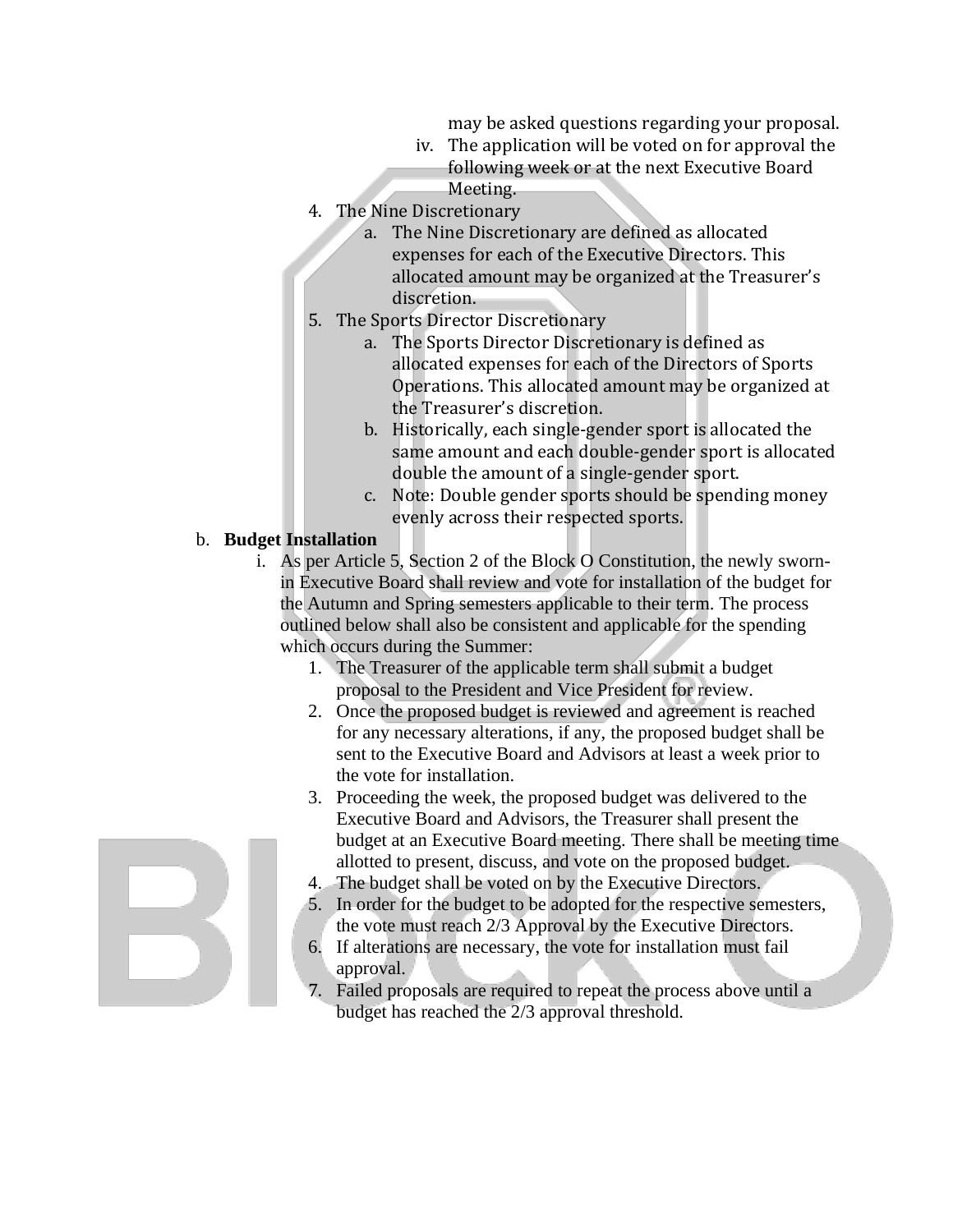- III. **Organization Structure** will be comprised of four categories: Executive Directors, Directors of Sport Operations, Committee Members, and General Members. Each category contributes to the operations and success of Block O with increasing responsibilities and more clearly defined roles. The mission of this structure provides a path for increasing the responsibility and involvement of members in the leadership of Block O.
	- a. **Category 1: Executive Directors** comprised of the following year-long positions, who hold voting rights:
		- i. President
		- ii. Vice President
		- iii. Treasurer
		- iv. Secretary
		- v. Membership Director
		- vi. Program Director
		- vii. Marketing Director
		- viii. Director of Football Operations
		- ix. NutHouse Director
		- x. Note: The following positions and their subsequent committees fall under the Administrative branch of the organization and are overseen by the President:
			- 1. Vice President, Treasurer, Secretary, Membership Director, Program Director, & Marketing Director
			- 2. All other positions from Categories 1 and 2 and their subsequent committees fall under the Sports branch of the organization and are overseen by the Vice President.
	- b. **Category 2: Directors of Sport Operations** will be comprised of any member that has been elected to lead a student section for an NCAA recognized sport that is not already included in Category 1. Current sports sections include the following: volleyball, soccer, hockey, wrestling, gymnastics, women's basketball, lacrosse, and baseball. This list is not limiting and can be expanded with the formation of a new sports section and the election of its director.
	- c. **Category 3: Committee Members** will be comprised of General Members who are selected at the discretion of the Executive Directors and Directors of Sport Operations in their corresponding position to assist with the roles and responsibilities of said position.
	- d. **Category 4: General Members**  will be comprised of students who purchase a Block O membership for a given academic year.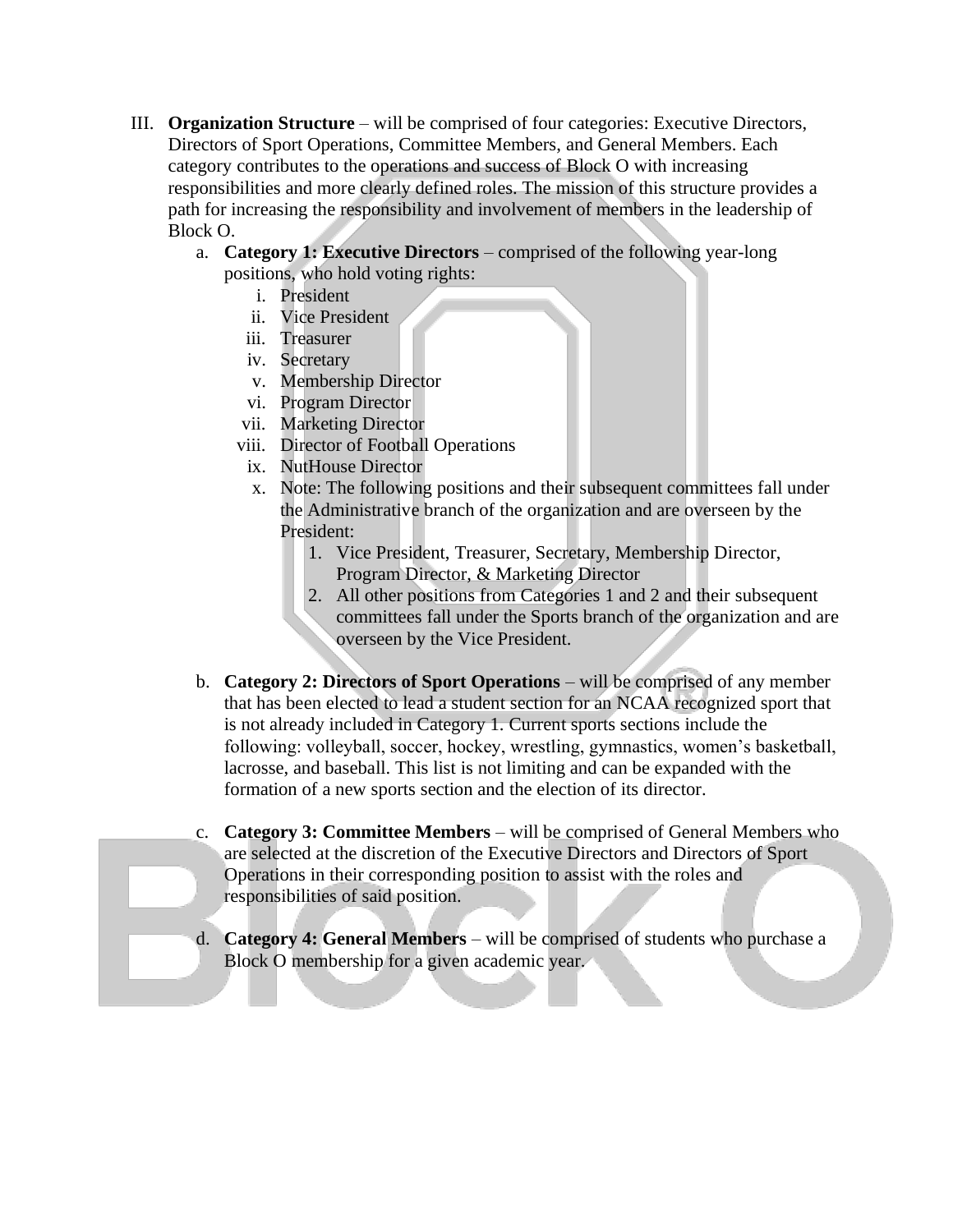#### IV. **Election Procedures**

#### a. **Time of Election**

- i. Elections for President and Vice President will take place during spring semester, prior to elections for all other positions and categories.
- ii. Elections for all other Executive Directors and Directors of Sport Operations will take place during spring semester after the President and Vice President are elected.
- iii. Committee selections will take place throughout the year, based on the time the committee will be operating.
	- 1. Executive Directors and Directors of Sport Operations for all seasons will select committees during the spring semester in which they were elected, after Categories 1 and 2 have been elected.
	- 2. Executive Directors and Directors of Sport Operations are encouraged to make additional committee selections during the second committee application cycle, which occurs at the beginning of the fall semester, to enable freshmen to get involved.
- iv. Elections shall be publicly announced to the general membership at least two weeks prior to the election date and at least one week prior to the application due date.

#### b. **Requirements**

- i. Each candidate for an Executive Director, Director of Sport Operations, or Committee Member position must meet each of the following requirements:
	- 1. Must be a full-time student (12 credit hours per semester) at The Ohio State University or have a documented exception.
	- 2. Must have a minimum cumulative GPA of 2.00 at the time of the election, as verified by a university official.
	- 3. Candidates for President and Vice President must be a current Executive Director or Director of Sport Operations at the time of their election.
	- 4. Candidates for an Executive Director and/or Director of Sport Operations must be a General Member for a minimum of one semester prior to applying and a current member for the year in which they are serving their role.
	- 5. Prospective Committee Members are only required to be a member at the time in which they serve that committee.

#### c. **Eligibility**

i. Any current full-time student who is in good standing at The Ohio State University and an official member of Block O may apply to be a director.

- ii. Executive Board members may not serve on a committee
	- 1. Rare exceptions may be made where agreed upon by the director of a said committee, the President, and Vice President.
- iii. Members may only run for one director position per category, with the exception of candidates for President or Vice President. Candidates for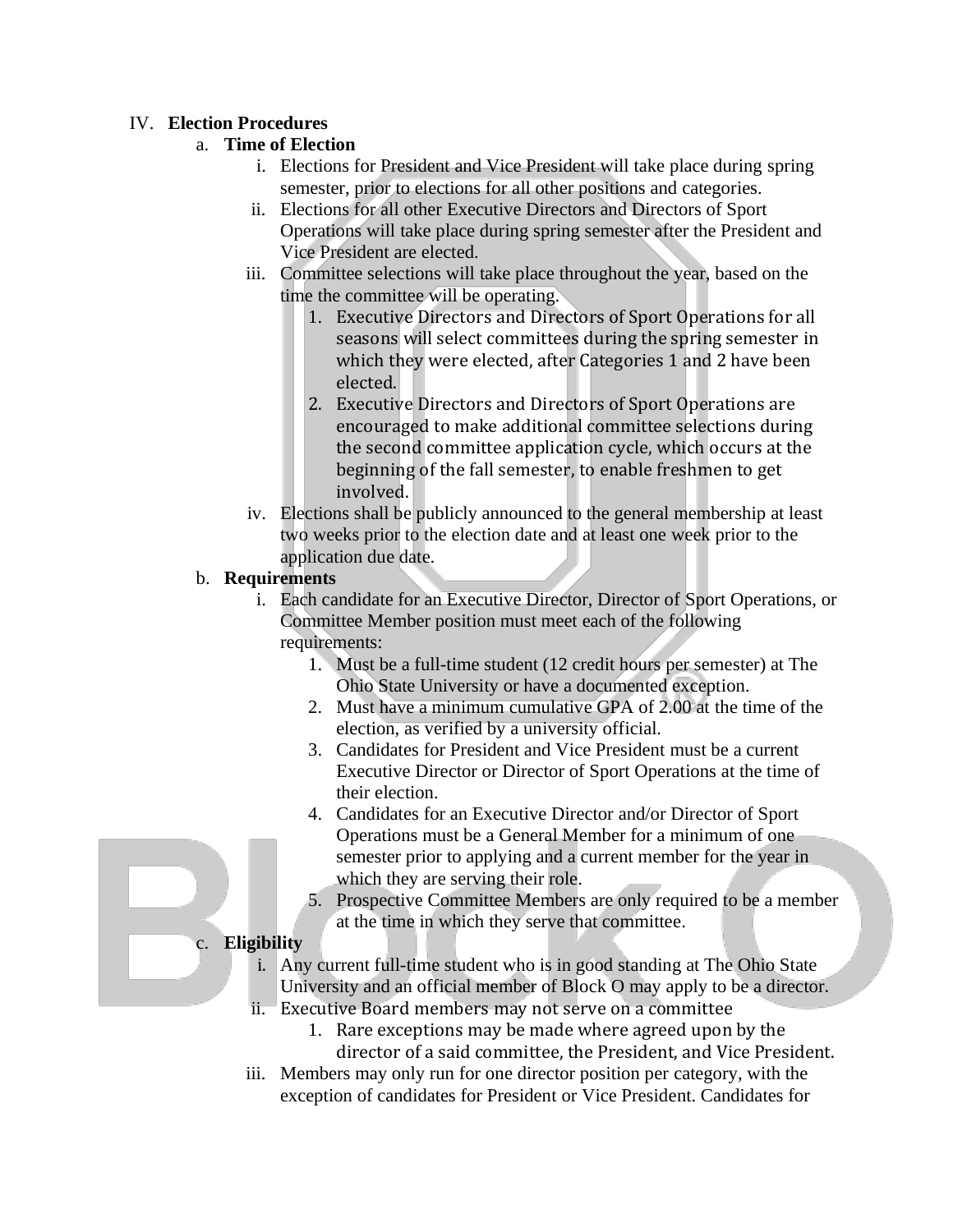President or Vice President are permitted to run for a different position in Categories 1 or 2. Candidates for Executive Director positions are permitted to run for a different position in Category 2. If a candidate is elected for 2 positions, they shall be appointed to the position which ranks higher in their order of preference.

- iv. Committee Members may serve on a maximum of two committees provided that their application list both committees of interest and the content of their application address both committees respectively. The Committee Member must be able to fulfill the duties of both committees or risk removal at the discretion of the director(s) who preside over them.
- v. All interested candidates for Categories 1 and 2 will uphold the spirit of Block O and the commitments of a director position, including but not limited to, attending the executive retreats.
- vi. All interested candidates for Category 3 will uphold the spirit of Block O and the commitments of a Committee Member position, including but not limited to, attending mandatory committee meetings.

# d. **Applications**

- i. Applications will be released at least two weeks prior to elections/committee selection in the Election Packet by the Executive Board during the defined semesters. Additionally, applications will be collected at least one week before elections/committee selections are held.
- ii. All applicants must complete an application to be eligible for a position.
- iii. Applications for Categories 1 and 2 will be reviewed by the incumbent Executive Board, who will determine which candidates will move onto the interview round.
- iv. Applications for Category 3 will be reviewed by the respective director who will determine at their discretion which candidates will move onto the interview round.

# e. **Interview Selections**

- i. The President shall make available all applications that meet the eligibility requirements to the Executive Directors who will be voting in that particular election.
- ii. The Incumbent Director, if not reapplying for that same position, will also be granted access to the applications for their role. This includes Directors of Sport Operations.
- iii. Once available, the Executive Directors eligible to vote in the election shall have 72 hours to review the applications and decide on whether they believe each candidate should receive an interview.
- iv. The format of receiving these decisions is at the discretion of the President.
- v. At the end of the 72-hour deadline, the President will review the decisions.
- vi. Any candidate with a simple majority of votes to proceed on to the interview process will be granted an interview on behalf of the Executive Board.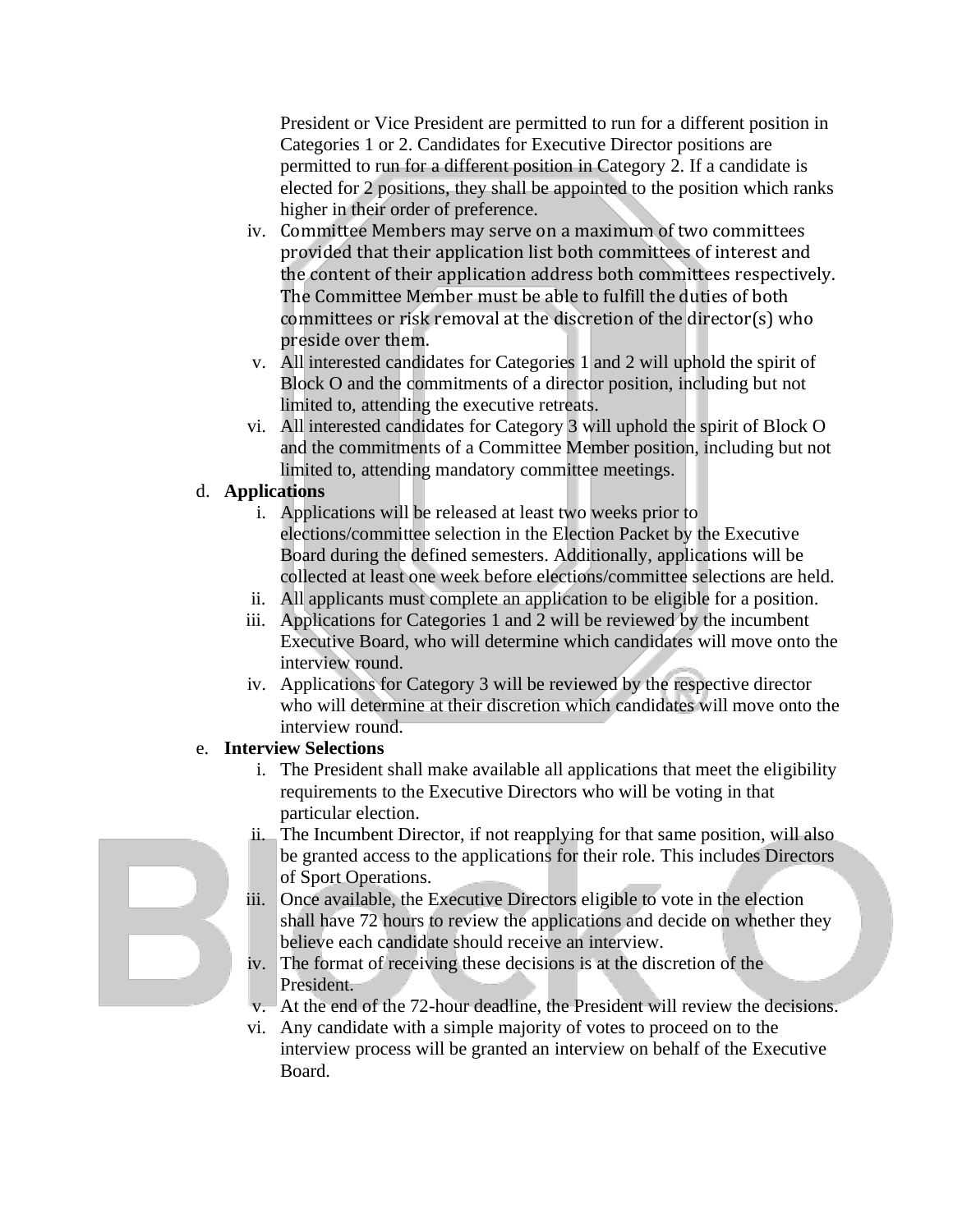#### f. **Interviews**

- i. The top candidates, as determined by the Executive Directors, who applied for each director position will be given an opportunity to interview for the position.
- ii. Interviews for President and Vice President positions will consist of a 10 minute presentation by the candidate followed by a 10-minute question  $\&$ answer period between the Executive Directors and the candidate. Interviews for other Executive Director positions will consist of a 7.5 minute presentation by the candidate, followed by a 7.5-minute question  $\&$ answer period between the Executive Directors and the candidate. Interviews for Director of Sports Operations positions will consist of a 5 minute presentation by the candidate, followed by a 5-minute question  $\&$ answer period between the Executive Directors and the candidate.
- iii. Executive Directors and Advisors are permitted in the election room, with the President leading the session. Additionally, the incumbent Director of Sport Operations is permitted in the election room for the candidates running for their specific position, given Section III, e, iv is not violated.
	- 1. If the President-Elect or Vice President-Elect is not currently an Executive Director, they are granted the ability to sit in on the elections of the directors which they will oversee.
- iv. No director may sit as an interviewer during an interview for an office for which they are under consideration.
- v. If a director is not present for the entire interview of a certain office, they may not vote for that office. No proxy voting will be allowed.

# g. **Election of Directors**

- i. Each Executive Director shall have one vote for each position.
- ii. A director running for a position is not permitted to vote for any office for which they are under consideration.
- iii. Candidates shall be elected with a simple majority of the voting board. In the event that a candidate does not win the majority, a run-off election between the top candidates will occur until a simple majority is achieved amongst the remaining candidates.
- iv. The board may vote "no confidence" for any candidate/position. In the event that a simple majority is not achieved due to no confidence, the position shall be re-opened for applications. Applicants may re-apply under the re-opened process.
- v. At least one advisor or an individual appointed by the advisors shall be present for all elections. All votes will be counted and verified by the attending advisor or appointed individual.

# h. **Vacant/Unfilled Positions**

- i. If there are no applicants for a position in Category 1, the incumbent Executive Board must hold a special election to fill the role.
- ii. If there are no applicants for a position in Category 2, the incumbent Executive Board must decide whether to hold a special election, vote the section dormant, or vote to begin the section removal process.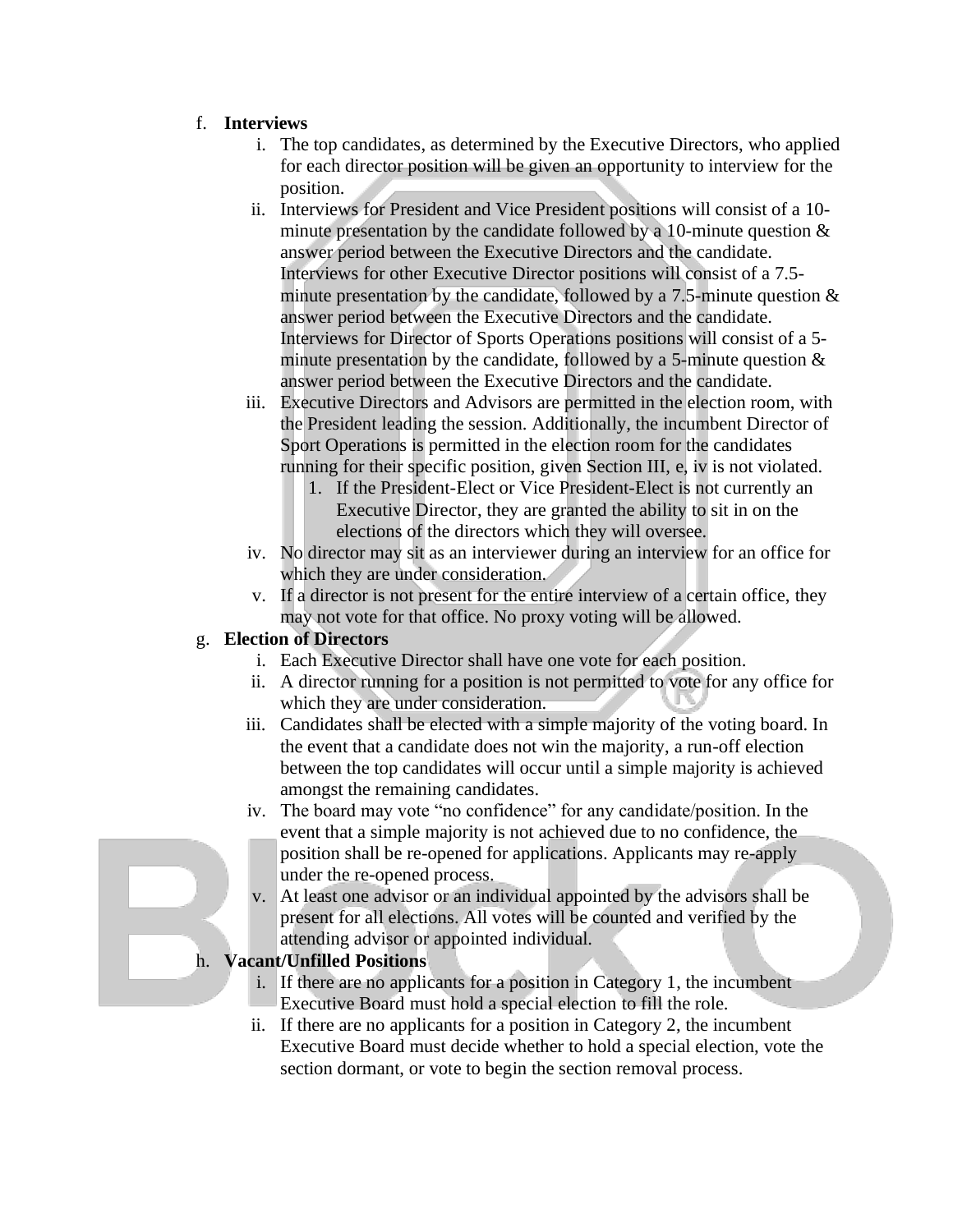#### i. **Installation of Directors**

i. New directors shall officially assume their position immediately upon the completion of the Oath of Office by all Executive Board Members. Prior to that time, new directors shall shadow the current Executive Board Member who holds their respective position, until it is determined that the transitioning process has been completed.

#### V. **Voting**

#### a. **Eligibility**

- i. As defined by Constitution Article VI Section 1, voting is afforded only to Executive Directors.
- ii. Voting may only take place in meetings or elections where participating parties have been accounted for. No voting by proxy is permitted.

#### b. **Procedures**

- i. There are two designated types of voting: standard operational voting and election/disciplinary voting.
- ii. Standard Operational Voting shall occur in the manner described below:
	- 1. Voting will proceed when an Executive Director motions the vote and a different Executive Director seconds that motion.
	- 2. The President will call for those who approve, those who oppose, and those who abstain. This is sequential, allowing time between each option for Executive members to visibly raise their hand to cast their vote.
	- 3. The final vote shall be announced by the President in the following format: "Vote Passes/Fails with a final count of (Approval #- Opposition#- Abstained#)"
- iii. Election/Disciplinary Voting shall occur in the manner described below:
	- 1. This type of voting requires at least one Advisor in attendance.
	- 2. All Executive Directors shall be provided individual, blank ballots.
	- 3. Voting will proceed when an Executive Director motions the vote and a different Executive Director seconds that motion.
	- 4. Executive Directors will privately record their selection. In an election, this will be a name or vote of no confidence. In a disciplinary vote, it will be to approve, oppose, or abstain.
	- 5. Completed ballots should be folded and given to the Advisor.
	- 6. The Advisor will tabulate the vote and record it for the President.

#### c. **Recusal**

- i. Executive Directors may opt to recuse themselves in an Election Vote if they believe they are incapable of voting in an impartial manner.
- ii. An Executive Director can also be recused if a motioned and seconded vote receives 2/3 approval for recusing a particular voting director.
- iii. A recused director will not be permitted to sit in, deliberate, or vote in the election for a position in which they have been recused.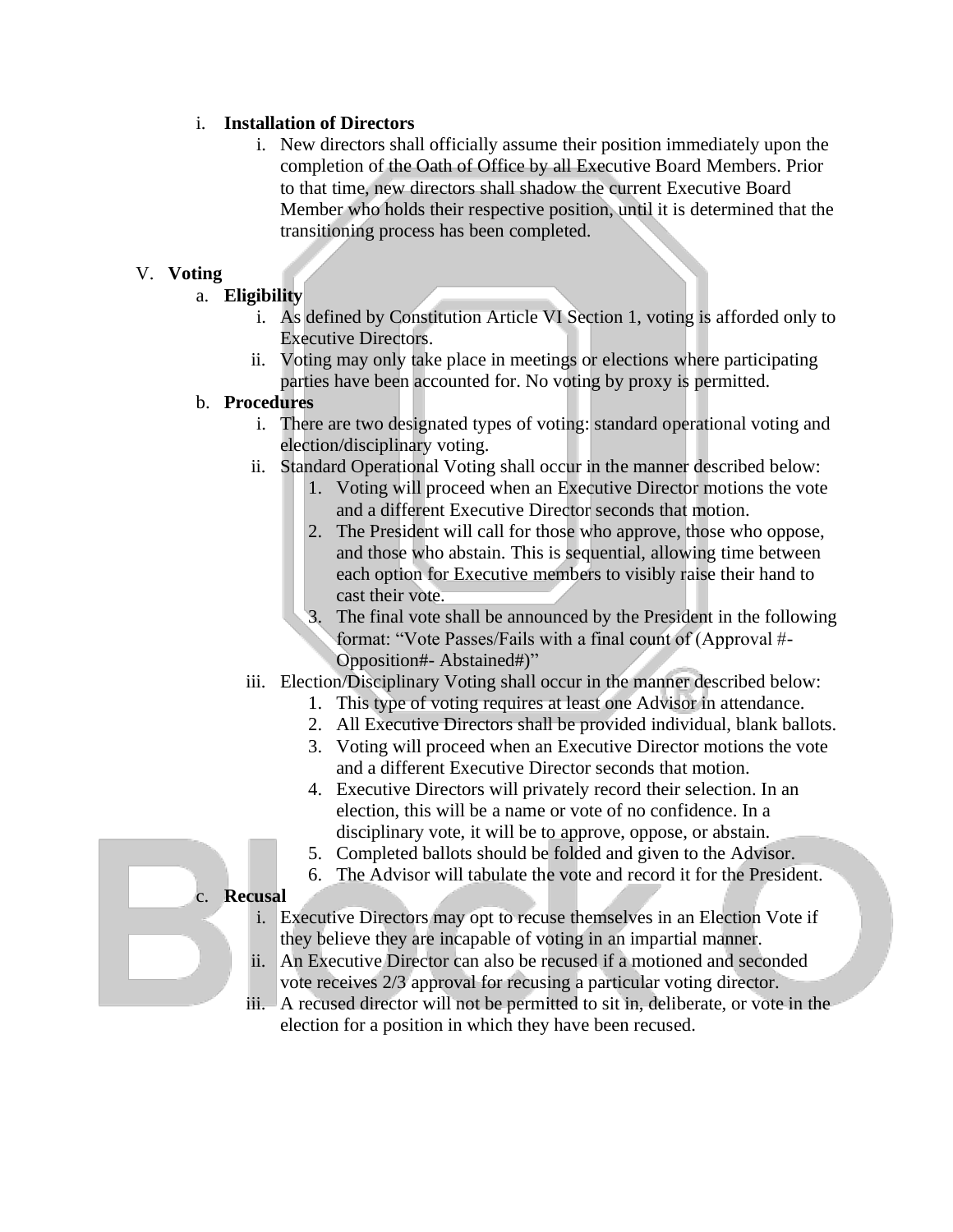#### d. **Unsolvable Tie**

- i. In the event a vote has been conducted at least three times, each allowing time for deliberation prior to voting, the vote may be considered an unsolvable tie. Unsolvable ties are incomplete votes that require further action to forward the progress in a voting gridlock.
- ii. Advisors, present at the time of the vote, shall summarize the perspectives introduced in deliberations and provide a recommendation. These recommendations are not binding decisions but a means towards achieving a solution to end the unsolvable tie.

#### e. **Straw Voting**

- i. Straw Votes may be utilized to gauge the progress of deliberations. Straw Votes are unofficial votes that are not finalized nor officially recorded. They offer insight on when it may be appropriate to cease discussion and proceed to an official vote.
- ii. Straw Votes must follow the procedures outlined by the respective type of voting. If it is an Election/Disciplinary Vote, the Advisor shall announce an approximate margin of a decision being made. Examples include "unanimous", "too close to call", and "a decision can be made". Follow-up official voting is required.

# f. **Candidates of Multiple Positions**

- i. Elections in which one or more of the candidates are in contention for another Executive Board position require a vote for a primary and secondary option.
- ii. On the same ballot, Executive Directors shall cast votes for their firstchoice candidate and a second-choice candidate. This is only if there are multiple candidates in a particular election.
- iii. In the event a candidate wins the election of two positions, they will be given the opportunity to select their preference. The position not selected will be deferred to the second-choice candidate where applicable. If there is no second-choice candidate, no director has been elected to the position requiring further action.

# VI. **Roles and Responsibilities**

# a. **Executive Directors**

- i. **President** serves as the executive head of Block O and all its activities. The President represents the spirit, mission, and vision of Block O throughout the university and community, oversees the Executive Board, manages all daily operations, and serves as a liaison to external university affiliates. Roles and responsibilities include:
	- 1. Maintaining the Block O Constitution and Bylaws
	- 2. Maintaining relations with University and Athletic departments
	- 3. Planning and running Executive Board meetings
	- 4. Planning executive retreats
	- 5. Working with Program Director in scheduling all Executive Board and Committee Meetings
	- 6. Overseeing ticket operations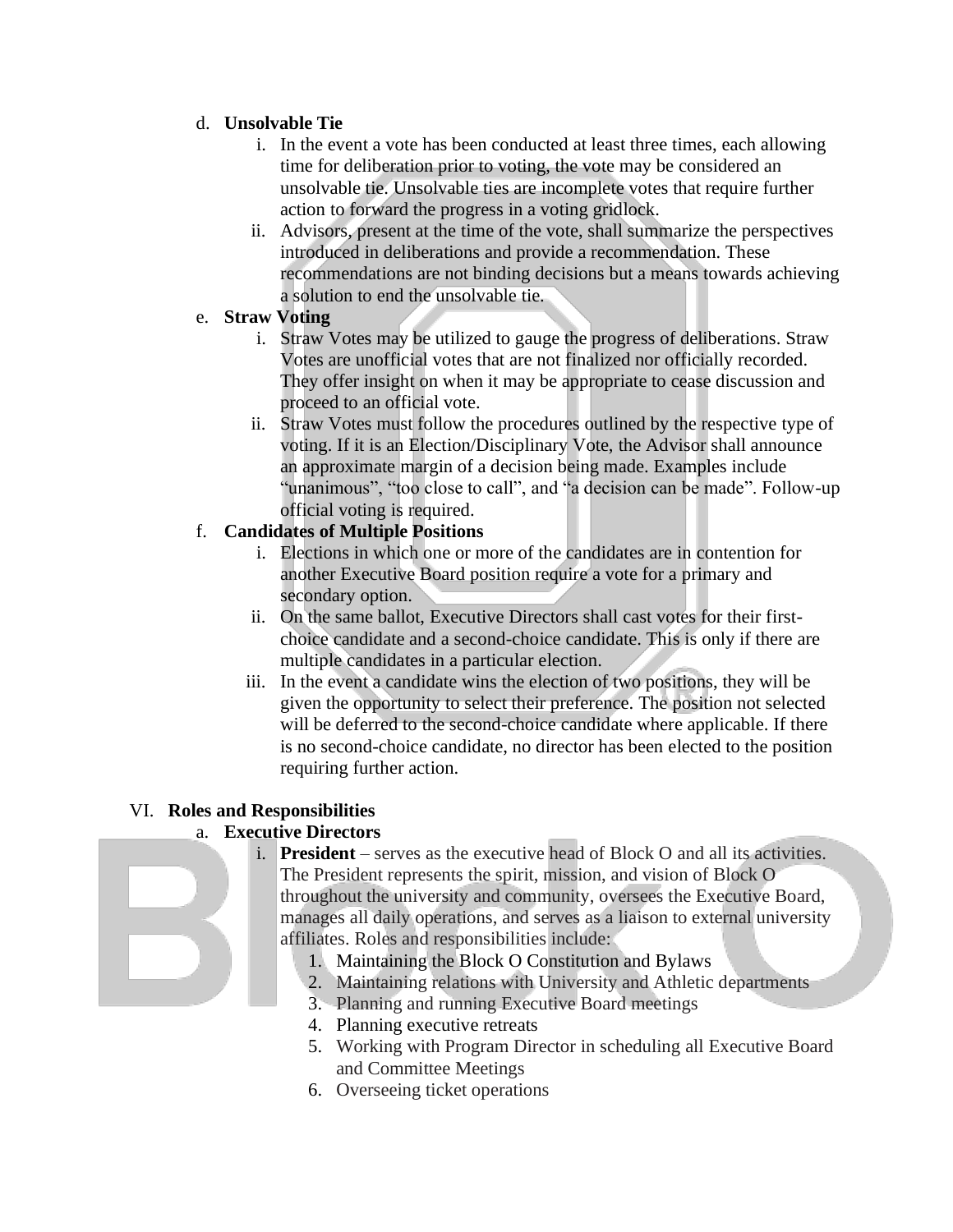- 7. Holding 1 on 1 meetings with the Administrative branch
- 8. Holding 1 on 1 meetings with Block O Advisors
- 9. Keeping in contact with other student organizations to collaboration
- ii. **Vice President** is responsible for collaborating with the President in managing all daily operations and the entirety of the organization. The Vice President is responsible for serving as a liaison to external university affiliates, overseeing the operations of the organization's directors of sports sections, and maintaining relations with Block O alumni. Roles and responsibilities include:
	- 1. Organizing events for Block O alumni and maintaining contact with alumni via alumni newsletter
	- 2. Maintaining the alumni database and Block O address book in conjunction with the Secretary
	- 3. Holding 1 on 1 meetings with the Sports directors
	- 4. Organizing General Member and All Committee meetings with Program Director
	- 5. Maintaining relations with University and Athletic departments (Fan Experience/Marketing)
	- 6. Serving as the Executive Head of Block O in the President's absence
	- 7. Ordering Executive Board and Advisors apparel
	- 8. Working with Athletics and Directors of Sport Operations to select the Games of the Week
- iii. **Treasurer** is responsible for the supervision and management of all financial matters of Block O. Additionally, the Treasurer must provide a monthly budget, oversee compliance with sponsorship agreements, and approve and record all purchases made with the Block O budget. Roles and responsibilities include:
	- 1. Handling all financial matters of Block O
	- 2. Creating and maintaining a budget, which can be made available upon request from relevant directors or advisors
	- 3. Overseeing, acquiring, and complying with all sponsorship agreements
	- 4. Planning all revenue sport viewing parties in partnership with Program Director and applicable Director of Sport Operation
	- 5. Fulfilling all Signature Event requirements, as defined by The Ohio State University
	- 6. Providing financial input and assistance for organizational initiatives with major expenditures (e.g. large purchases, retreats, road trips, and other initiatives) as solicited or deemed appropriate
	- 7. Ordering game day food and refreshments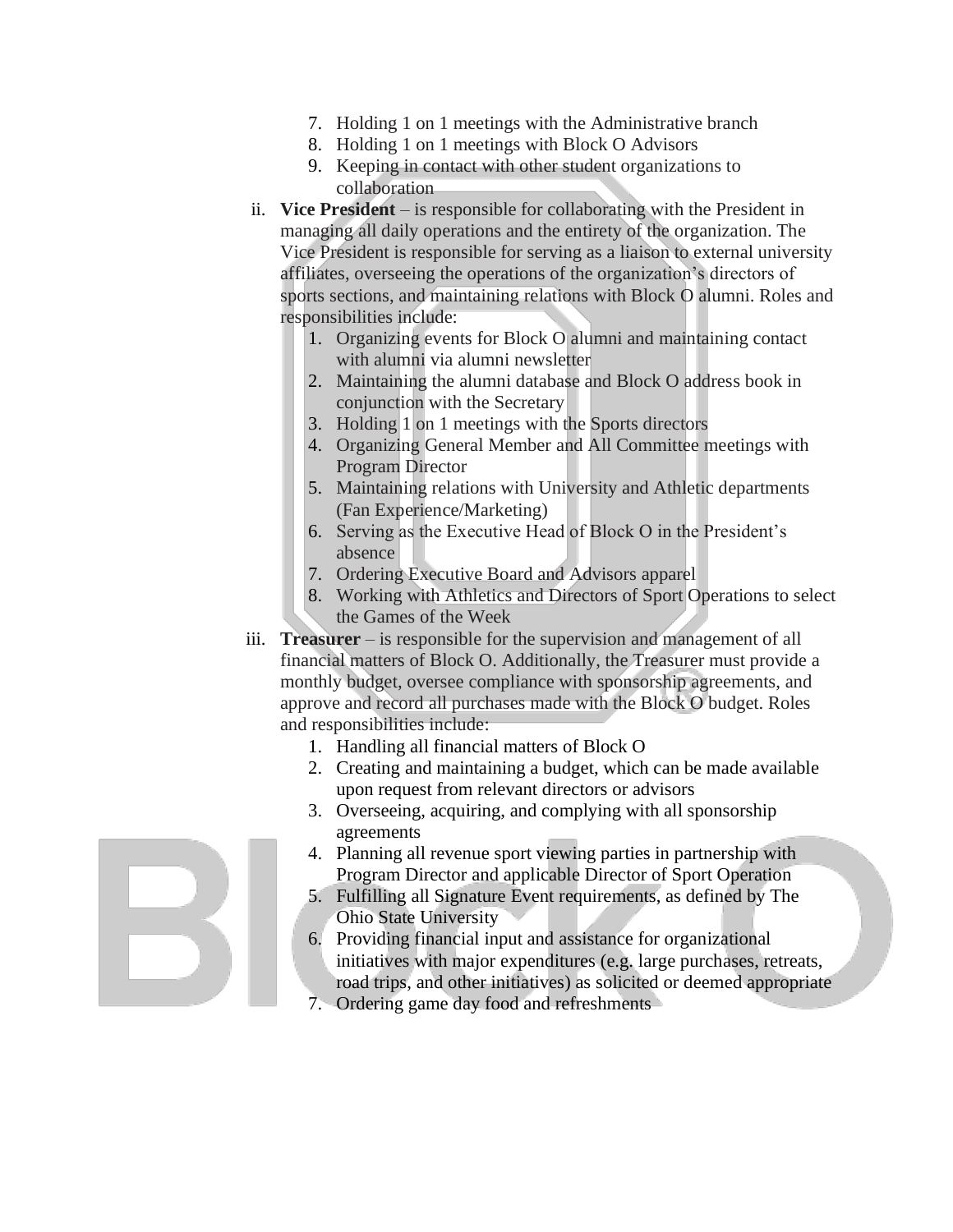- iv. **Secretary** is responsible for keeping the records for Block O, including attendance records, communication of activities, and minutes at each board meeting. Roles and responsibilities include:
	- 1. Taking attendance and meeting minutes at all Executive Board meetings and distributing minutes after the meeting to all of the Executive Board and Sport Directors
	- 2. Maintaining a permanent record of past Block O documentation
	- 3. Setting up office hours each semester
	- 4. Informing all members of meeting dates and locations via the weekly newsletter
	- 5. Maintaining the Blockie Points system
	- 6. Maintaining an official calendar of all Block O events
	- 7. Producing a regular Block O Newsletter, Alumni Newsletter, and newsletter for occasions as needed
	- 8. Fulfilling all Union tenant requirements
	- 9. Serving as a contact with the University Archives and archiving meeting minutes
- v. **Membership Director** is responsible for all member-related programs, including recruitment, retention, and philanthropic efforts. Roles and responsibilities include:
	- 1. Creating, planning, and managing all Block O intramural teams
	- 2. Plan, provide supplies, and organize the "Painted Kids"
	- 3. Registering and attending the fall and spring involvement fairs
	- 4. Coordinating Block O philanthropy and service initiatives
	- 5. Coordinating all Homecoming activities
- vi. **Program Director** is responsible for the planning and preparation of all Block O events, not defined under other positions' roles and responsibilities. Roles and responsibilities include:
	- 1. Scheduling, planning, and running of all Block O events and socials
	- 2. Scheduling space for all meetings
	- 3. Planning the Block O Banquet
	- 4. Updating the honor award plaques
	- 5. Coordinating with the Membership Director on all Homecoming events and Welcome Week events
	- 6. Coordinating Block O philanthropy and service events with the Membership Director
	- 7. Planning all revenue sport viewing parties in partnership with Treasurer and applicable Director of Sport Operations
- vii. **Marketing Director** is responsible for advertising all Block O games, events, promotions, and other news to campus. This position manages the Block O website and corresponding social media. The Marketing Director is accountable for all Block O photography and/or videography responsibilities at each Block O event throughout the year. Roles and responsibilities include: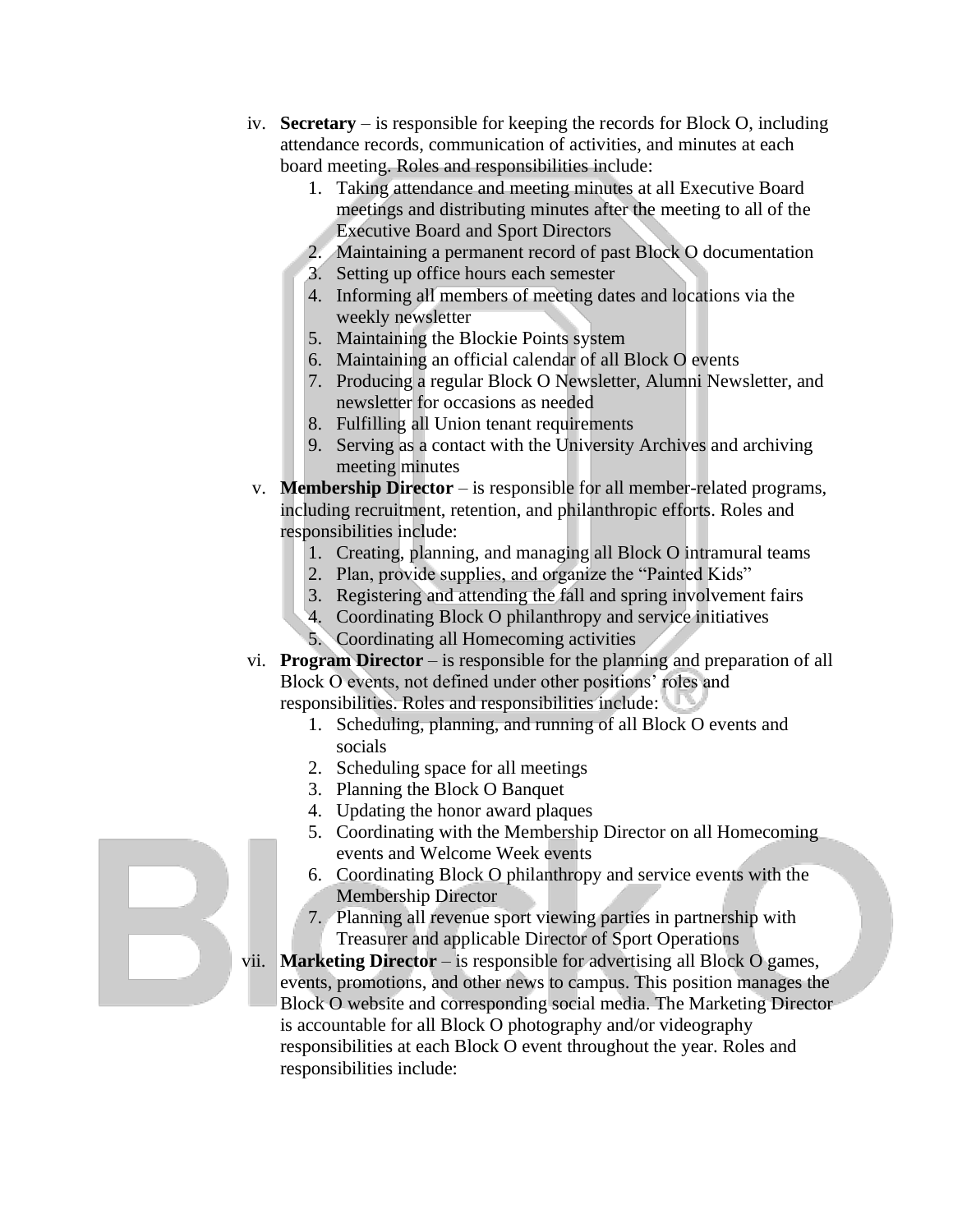- 1. Executing all Block O marketing and advertising efforts and campaigns throughout campus
- 2. Managing the Block O website
- 3. Taking photos/videos at all Block O events
- 4. Uploading photos/videos to website and social media outlets
- 5. Creating the end-of-the-year slide show for the Block O Banquet
- 6. Ordering all promotional items
- 7. Helping to facilitate a year end event (e.g. Puppy Bowl).
- viii. **Director of Football Operations**  is responsible for the preparation and facilitation of all home Block O football games. The Director of Football Operations coordinates card stunt designs, setups, and shows. They serve as a liaison for collaboration for the annual Buckeye Kickoff Event. In addition, the Director of Football Operations must maintain relations with the Fan Experience staff, stadium operations, and game day personnel. Roles and responsibilities include but are not limited to:
	- 1. Preparing for and executing all home Block O football game operations
	- 2. Collaborating with the Department of Athletics to better the atmosphere of all games
	- 3. Maintaining and replenishing Block O cards
	- 4. Creating new card stunts
	- 5. Archiving all card stunts used throughout the year
	- 6. Providing game day information to ticket holders in Block O
	- 7. Serving as a liaison for collaboration for Buckeye Kickoff
	- 8. Planning all football road trips in cooperation with the Treasurer
	- 9. Planning a football watch party in cooperation with the Program Director and the Treasurer
	- ix. **NutHouse Director** is responsible for the preparation and facilitation of all home basketball games within the student season ticket package. The NutHouse Director coordinates marketing efforts and collaborates with Fan Experience for in-game promotions and organizes the annual NutHouse Tipoff. In addition, the NutHouse Director must maintain relations with the Fan Experience staff, arena operations, and game day personnel. Roles and responsibilities include:
		- 1. Preparing for and executing all home NutHouse basketball game operations
		- 2. Collaborating with the Department of Athletics, Fan Experience, team, and fans
		- 3. Providing game day information to all ticket holders in the NutHouse
		- 4. Organizing NutHouse Tipoff
		- 5. Promote season ticket package before the season begins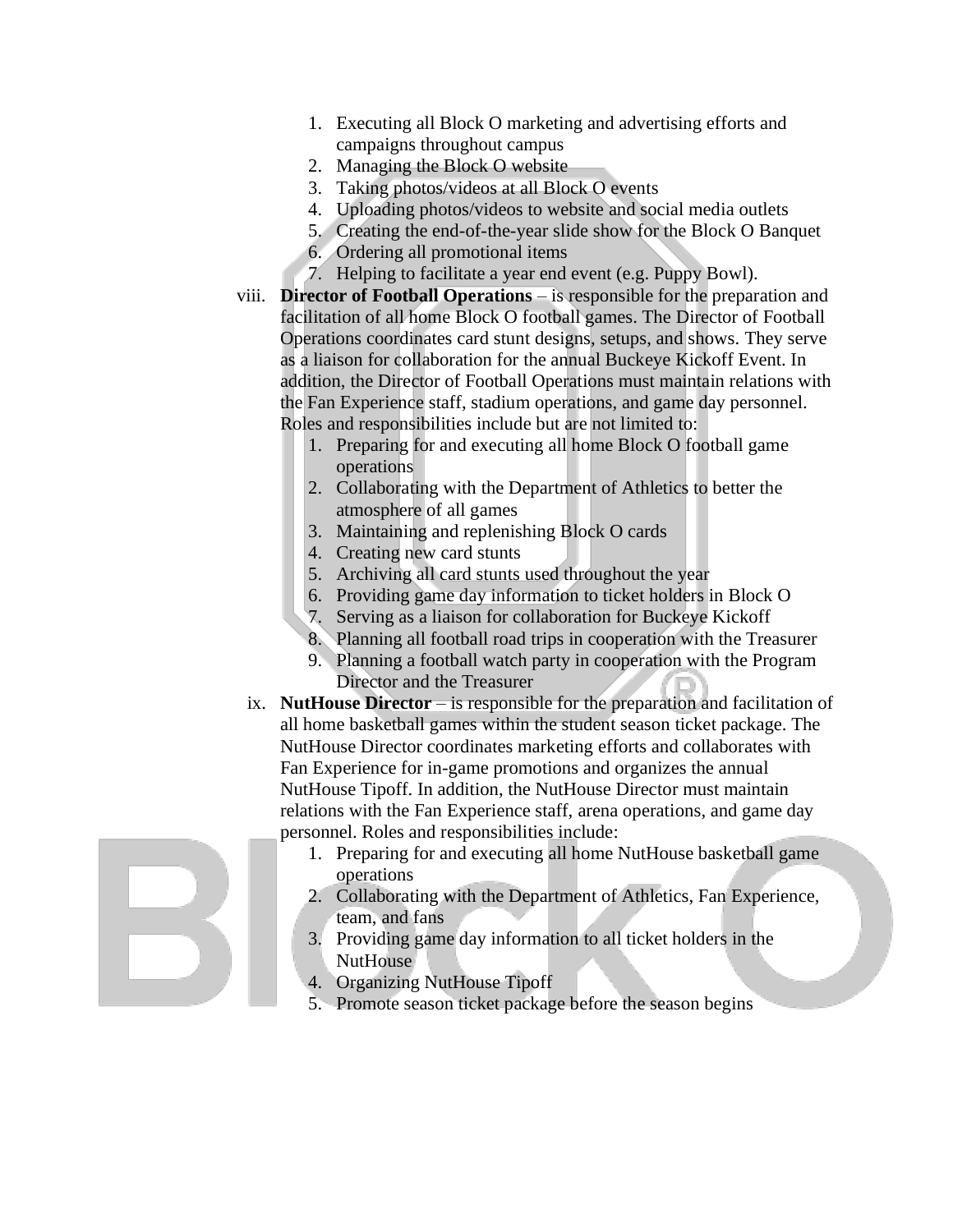#### b. **Directors of Sport Operations**

- i. Vary by each sport, but should include:
	- 1. Creating an exciting atmosphere within the student section
	- 2. Collaborating with the Athletic Department and Fan Experience to coordinate promotions and special events and better advance the student section
	- 3. Organizing pre-game and post-game events
	- 4. Promoting the student section through various forms of media and marketing

#### c. **Committees**

- i. Vary by committee, but should include:
	- 1. Meeting at the discretion of the director in charge
	- 2. Assisting the director with their tasks given to further benefit the organization

#### d. **General Members**

i. General Members are the base of the organization, comprised of any student that purchases a membership for the year. Members are the core focus of Block O membership benefits such as giveaways, game day experiences, and social events. Members are encouraged to explore all of Block O's sports sections and attend programming opportunities to become active members.

#### VII. **Officer Transitions**

- a. Once elected to an Executive Board position, the elected Block O Member shall enter the transition phase.
- b. Transitions are the duty of the incumbent officer to prepare the incoming officer sufficiently enough to fulfill their duties as defined by the Block O Constitution, Bylaws, and precedent.
	- i. Note: If the incumbent officer has resigned, been removed, or is nonexistent the President and/or the Vice President shall facilitate a transition.
- c. Incumbent officers shall deliver Transition Documents and facilitate a Transition Meeting prior to the elected officer swearing-in under the Oath of Office.
- d. Incumbent officers are required to maintain and update transition documents throughout their term.
- e. Finalized transition documents shall be submitted to the Secretary one week before an election.
- f. Transition Documents should include, but are not limited to, the following:
	- i. Roles and responsibilities of the position
		- ii. Relevant points of contact
		- iii. Procedural details for operation
		- iv. Important dates of relevance
		- v. Relevant accounts and passwords
		- vi. Relevant files, forms, documents, etc.
- g. Transition Meetings are led by the incumbent officer to well aquatint the elected officer with the position and obligations they will assume.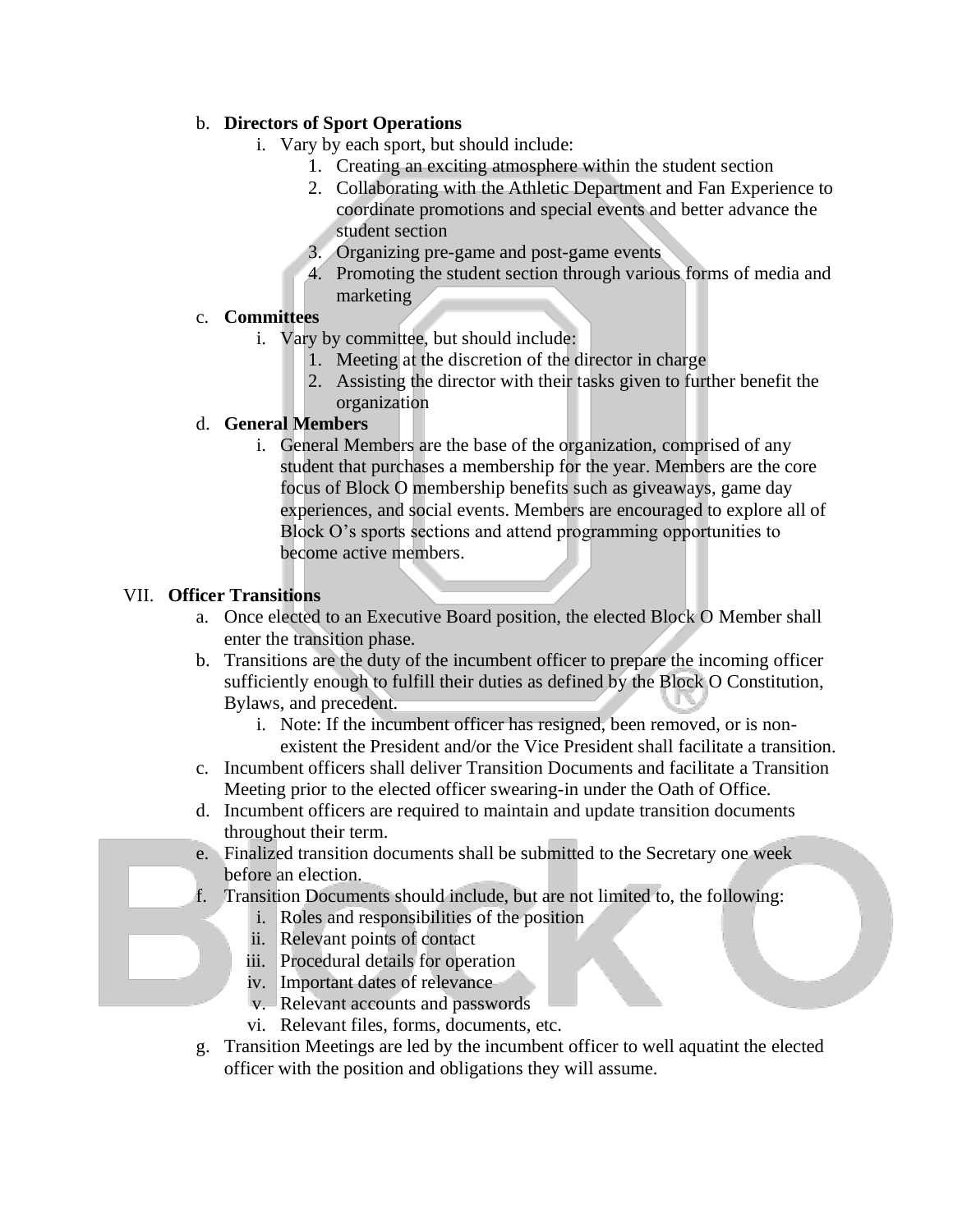#### VIII. **Term of Office**

- a. An elected officer shall officially be instated as the acting officer, assuming the duties and leadership of their elected role, upon completion of the Oath of Office. At that time, the former officer (if different from the elected individual), shall retire their position and the corresponding duties.
	- i. Note: Directors of a Spring sport that continues beyond the Banquet Ceremony maintain their role and duties until the end of the Spring Semester. The responsibility to transition the elected officer is maintained.
- b. An officer that resigns or is removed from office ends their term as described by the relevant process.

#### IX. **Sports Sections**

#### a. **Installing Sports Sections**

- i. As per Article VI, Section 1 of the Block O Constitution, any sport recognized by the NCAA and established as a varsity sport at The Ohio State University is eligible to have student section representation by Block O.
- ii. The process for the integration of a new sports section into Block O much adhere to the following process:
	- 1. A member of Block O must attend an Executive Board Meeting and present their interest in the creation of a non-existing sports section at the Open Forum.
	- 2. Concurrently at that Open Forum, the presenting member or another Block O member in attendance must volunteer to lead the application process.
	- 3. The Volunteered Lead will then be required to obtain a minimum of 20 signatures from Ohio State students who are interested in attending the proposed sports section. Once the signatures have been collected, they must be delivered to the President.
		- a. Note: 20 signatures are the minimum to proceed in the process but the more signatures, the better the proposal will stand later in the process.
	- 4. Once the signatures are reviewed and approved by the President, the Executive Board will proceed in the applicable manner:
		- a. If the proposed sport is in season, a trial home game shall be selected for marketing, attending, and assessing its viability.
		- b. If the proposed sport is out of season, the Executive Board shall have at minimum a week to research the sport and comparable sections existent at other schools.
	- 5. Upon completion of the previous step, the Executive Directors shall motion to vote on the installation of the proposed sport section. The proposed section shall only be installed if the motion passes with a 2/3 vote of approval.
		- a. If the vote passes successfully, Block O shall adopt the proposed sports section. The Executive Board shall choose an appropriate date to hold an election for the newly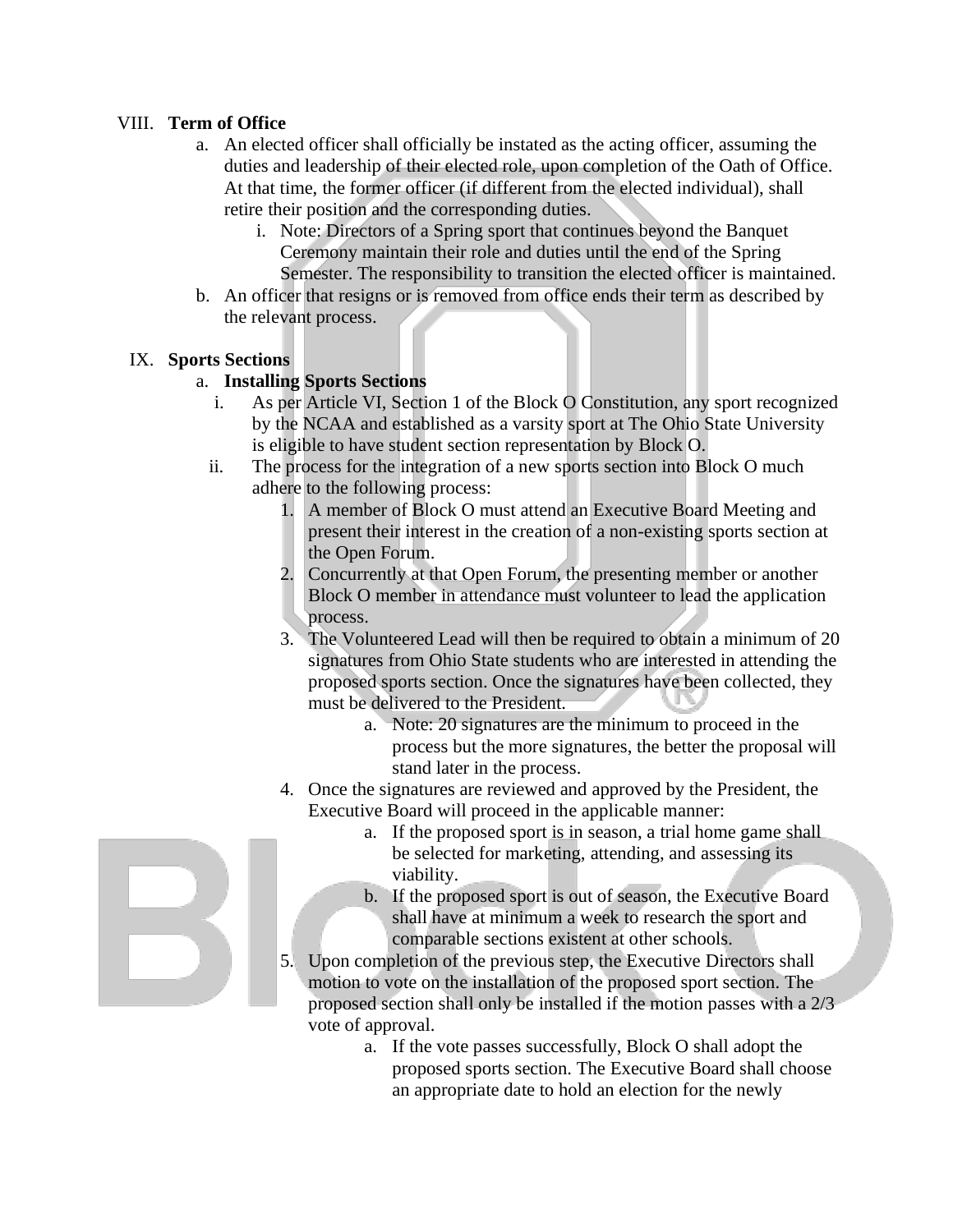installed section's director. The elected director shall be categorized as a Director of Sport Operations and will assume the roles defined by Bylaw Article VI, Section B upon taking the Oath of Office. No voting right shall be afforded.

b. If the vote for installation fails, the proposed sports section will not be installed. This section cannot be reconsidered within the same semester of a failed installation attempt. In a subsequent semester, the process may be completed again from the start.

#### b. **Sport Section Dormancy**

- i. In the event a position categorized as a Sport Director of Operations has no candidates in a given election cycle, the Incumbent Executive Board may choose to vote that section as dormant. This requires a 2/3 vote of approval to pass.
	- 1. Note: Sports Sections that have no elected director nor have successfully been voted dormant must immediately begin the process for a special election or removal.
- ii. Dormant sections shall remain as one of the official Block O represented sports sections but will exclude the following:
	- 1. Sports Director of Operations
	- 2. Designated Committee
	- 3. Budgetary Allocation
- iii. Dormant sections are eligible to be led by any Executive Board Member given it does not inhibit the primary obligations of their elected position. The leading director may vary from game to game and not every home game is required to host a section.
- iv. Dormant sections shall be promoted alongside all active sections for available elections. Once a director has been elected to a dormant section and taken the Oath of Office, the section becomes active reacquiring all of the benefits afforded to such sections.
- v. At any time, the Executive Board can vote 2/3 approval to run a special election to reinstate a dormant section to active status.

#### c. **Sports Section Removal**

- i. Any sports section in Category 2 in which a director has not been elected and/or is designated as a dormant section may be considered for removal. ii. The process for removing a section is as follows:
	- 1. An Executive Director must propose for a given section to be under
		- consideration for removal. This requires a simple majority vote of approval.
		- 2. Once in consideration, there must be a minimum of a week before a final vote takes place.
		- 3. Prior to a final vote for removal, time must be designated for open discussion. If the section in consideration has an incumbent director, they must be allowed to participate in the discussion.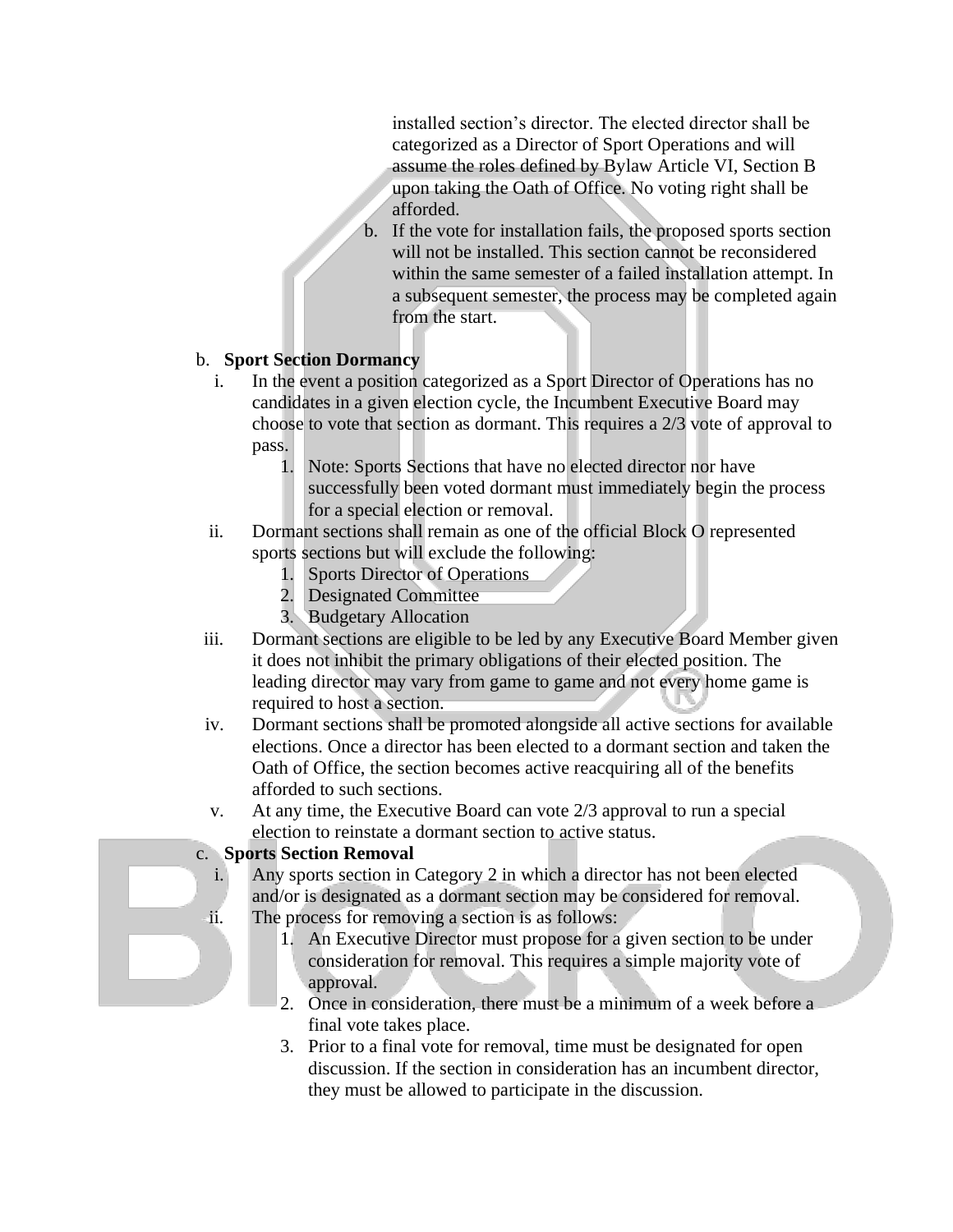- 4. Proceeding deliberation, an Executive Director must motion a final vote for removal. Removal requires 2/3 approval from the Executive Directors.
- iii. Removed sections shall lose status as an officially represented Block O section and reinstation requires following procedures outlined in Bylaw IX Section a.

# X. **Executive Board Meetings**

- a. Reoccurring Executive Board Meetings shall be held at a consistent time, on a weekly basis. The standard meeting schedule shall be set each semester and made publicly available and accessible to all Block O Members. It is standard procedure for meetings to be held on days of normal university operation.
- b. The duration of the meetings shall be 1 hour. The meetings will be called to order and to close by the President.
- c. Meetings will not be held within the standard schedule for the following reasons:
	- i. University Breaks
	- ii. Federal Holidays observed by The Ohio State University
	- iii. End of Semester Exam Week
	- iv. Week following a retreat weekend
	- v. Note: President may call to order a meeting during these non-standard times when the agenda is deemed urgent and/or necessary. Publication of a meeting during this time is not required.
- d. Meetings are conducted at the discretion of the President. If the President is absent, the Vice President shall temporally assume the President's duties regarding Executive Board Meetings.
- e. Executive Directors and Directors of Sport Operations of in-season sports are required to attend Executive Board Meetings. This requirement is maintained until an officer's term is complete or a respective sport season ends.
	- i. Note: When deemed necessary, the President may call to order an All-Executive Board Meeting. In this case, all Executive Board Members, even directors out-of-season, are required to attend.
- f. An agenda shall be sent by the President 12 hours in advance of an Executive Board Meeting.
- g. The agenda shall include the following, when applicable, in chronological order:
	- i. Roll Call (include all Executive Board Members)
	- ii. Open Forum
	- iii. Officer Updates
	- iv. Advisor Updates
	- v. Old Business
	- vi. Vote for Approval of previous Meeting Minutes
	- vii. New Business
	- viii. This Week in Block O
- h. Executive Board Meetings are required to provide time for an Open Forum where any Block O Member may be allotted time to speak amongst the Block O Executive Board. The time allotted is at the discretion of the President but must allow for a minimum of 5 minutes.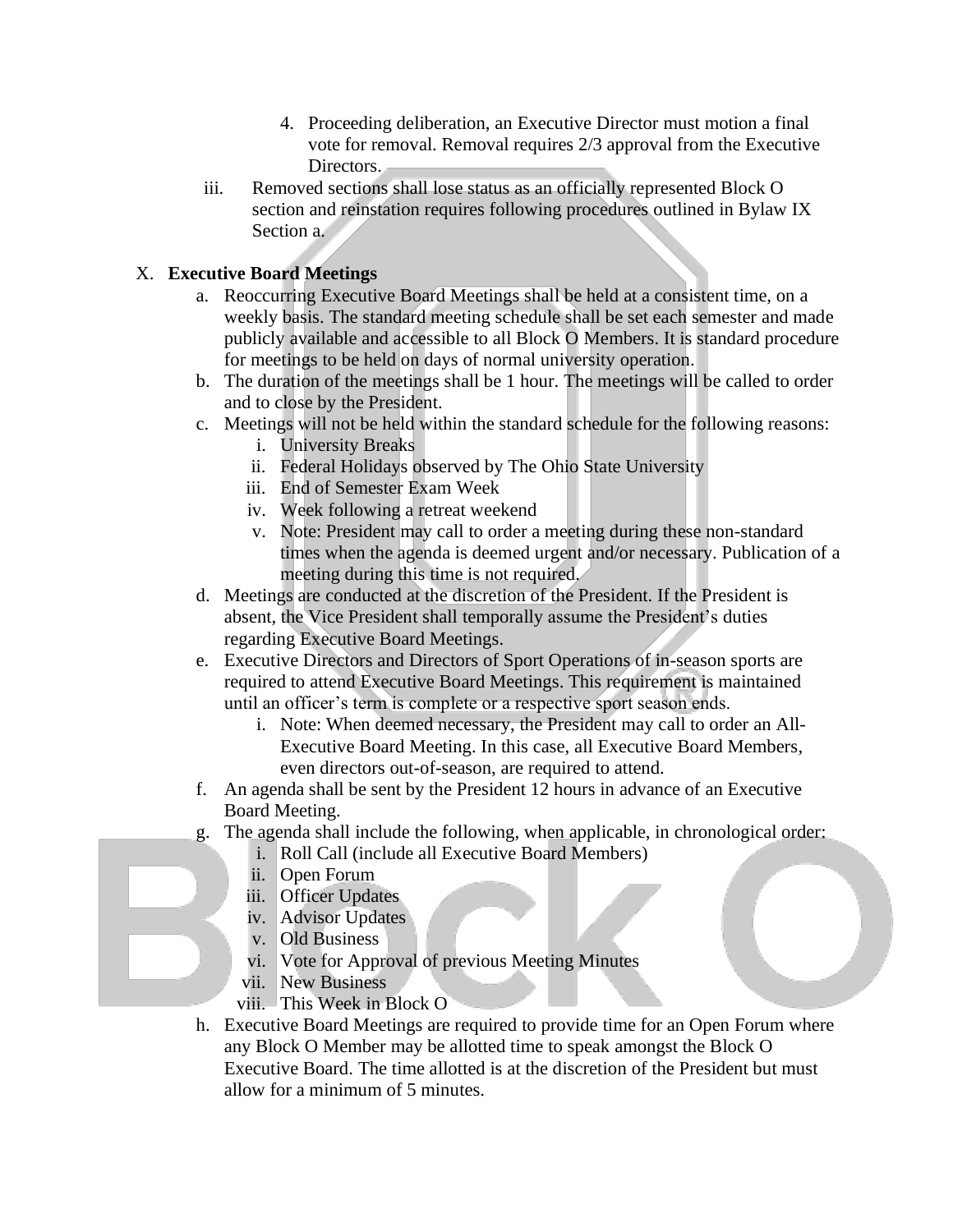- i. Individuals who are not Block O Members are permitted to speak with approval from the President.
- i. Officers who are required to be in attendance are also required to provide an Officer Update. These updates should be brief and only include relevant information for the Executive Board.
	- i. Note: Officers who do not have relevant updates may elect to be skipped by stating "No Update" when it is their turn.
- j. The Secretary shall document the contents of all meetings as Meeting Minutes. The Meeting Minutes process is as follows:
	- i. Secretary records summary of meeting discussion, identifiable by speaker, on the meeting's agenda.
		- 1. Note: If the Secretary is absent or unable to perform this duty, they must make arrangements with an Executive Board Member to fulfill this duty.
	- ii. The finalized record is sent to the Executive Board and Advisors proceeding the conclusion of the meeting.
	- iii. All recipients are responsible for reviewing the content of the Meeting Minutes and verifying accuracy.
	- iv. Discrepancies shall be brought to the Secretary and presented at the next meeting.
	- v. At the next Executive Board meeting, the Meeting Minutes shall be motioned for a vote of approval requiring a 2/3 majority by the Executive Directors.
	- vi. Approved Meeting Minutes are finalized and shall be archived by the Secretary for future reference and accessibility.
	- vii. If the Meeting Minutes fail an approval vote, they must be amended and voted on until approval.

# XI. **Executive Directors Meetings**

- a. Executive Director Meetings are non-standard meetings called to order and facilitated by the President on specific agenda items which require discussion and/or action on voting matters.
- b. An agenda must be sent to the Executive Board and Advisors at least 12 hours prior to the start of the meeting.
- c. Executive Directors are the only required Executed Board Members, though all Executive Board Members are permitted to join the meeting where it does not violate other sections of the Constitution or Bylaws.
- d. Meeting Minutes are required to be recorded by the Secretary for all Agenda items which are open to all Executive Board Members.
	- i. Note: If the Secretary is absent or unable to perform this duty, they must make arrangements with an Executive Director to fulfill this duty.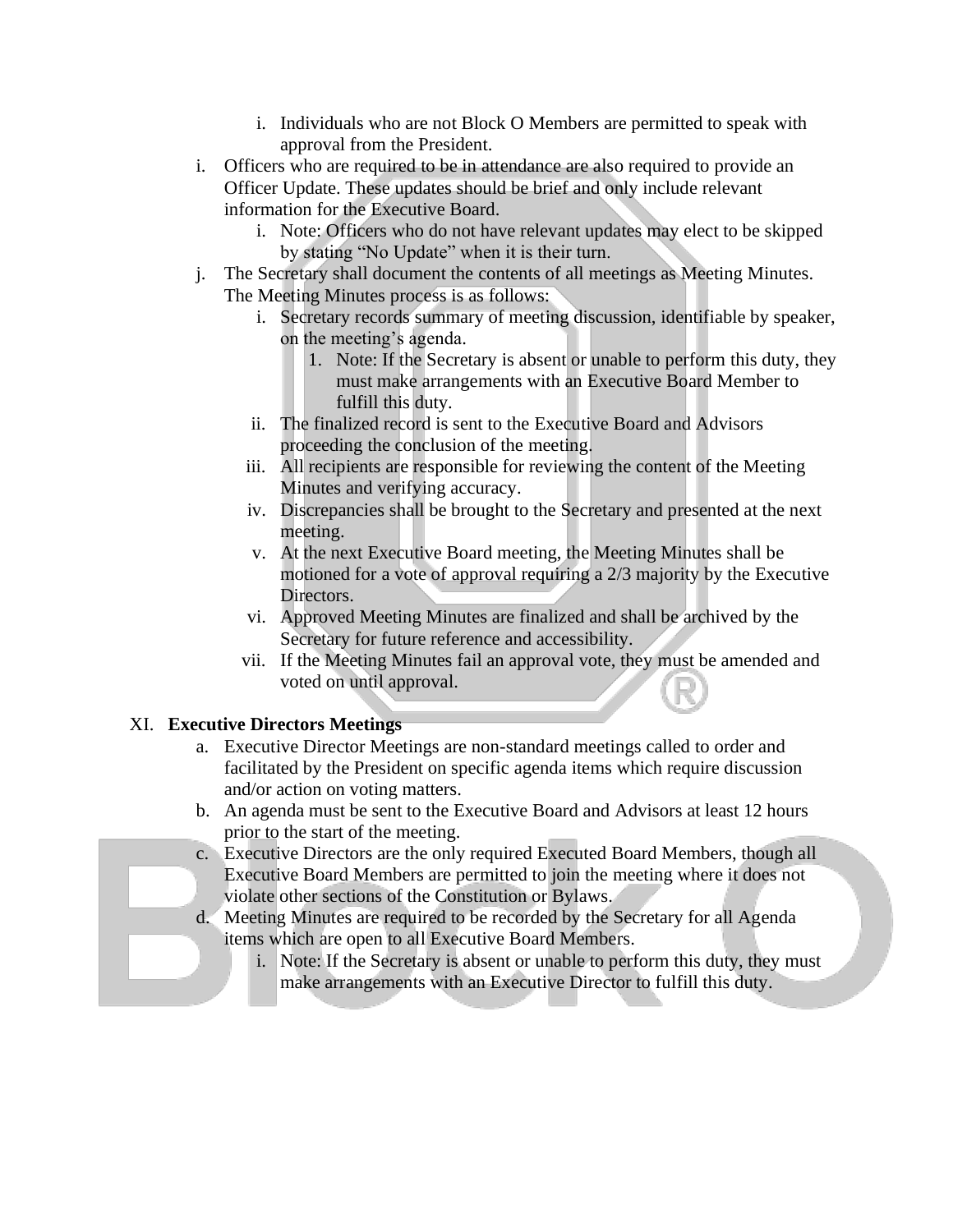#### XII. **Attendance Requirements**

- a. The newly elected Executive Board will determine attendance requirements annually which are applicable to that Executive Board.
- b. This same board will set an attendance minimum to be considered an "active member" of Block O. Attendance/participation will be tracked through the use of Blockie Points which is maintained by the Secretary. The board should strive to maximize the number of active members.

#### XIII. **Absence Policy**

- a. The Absence Policy applies to Executive Directors and Directors of Sport Operations for meetings, events, and programs which the Executive Board has deemed the attendance as required.
- b. The presiding officer must be notified within 24 hours or as soon as possible dictated on the circumstance of the case.
- c. Excused absences include but are not limited to:
	- i. Academic conflict (class, exam)
	- ii. Family obligation (case by case)
	- iii. Religious obligation (case by case)
	- iv. Extenuating circumstance (case by case)
	- v. Emergency (case by case)
	- vi. Attendance at OSU away game or a Director of Sport Operations' own home game
- d. Unexcused absences include but are not limited to:
	- i. Studying/homework (case by case)
	- ii. Less than proper notice
	- iii. Other organization conflicts (case by case)
	- iv. No show
	- v. Late (at least 10 minutes without proper notice)

# XIV. **Disciplinary Actions**

# a. **Infraction Submission**

- i. Any Block O Member may submit a case of violation of the Block O Constitution, Bylaws, and/or the Code of Student Conduct.
- ii. The allegation must be submitted via writing to both the President and an Advisor detailing the infraction in question, citing the general date, time, and other relevant details/evidence supporting the claim.
- iii. The President and Advisors will review the allegation and decide, at their discretion, whether to move forward with a suspension or removal process.
	- 1. Note: Allegations against the President shall only be decided to move forth with the suspension or removal process by the Advisors. In the case a process is pursued, the President shall recuse themselves from the process and the Vice President will temporarily assume any necessary roles relating to the sanctioned process.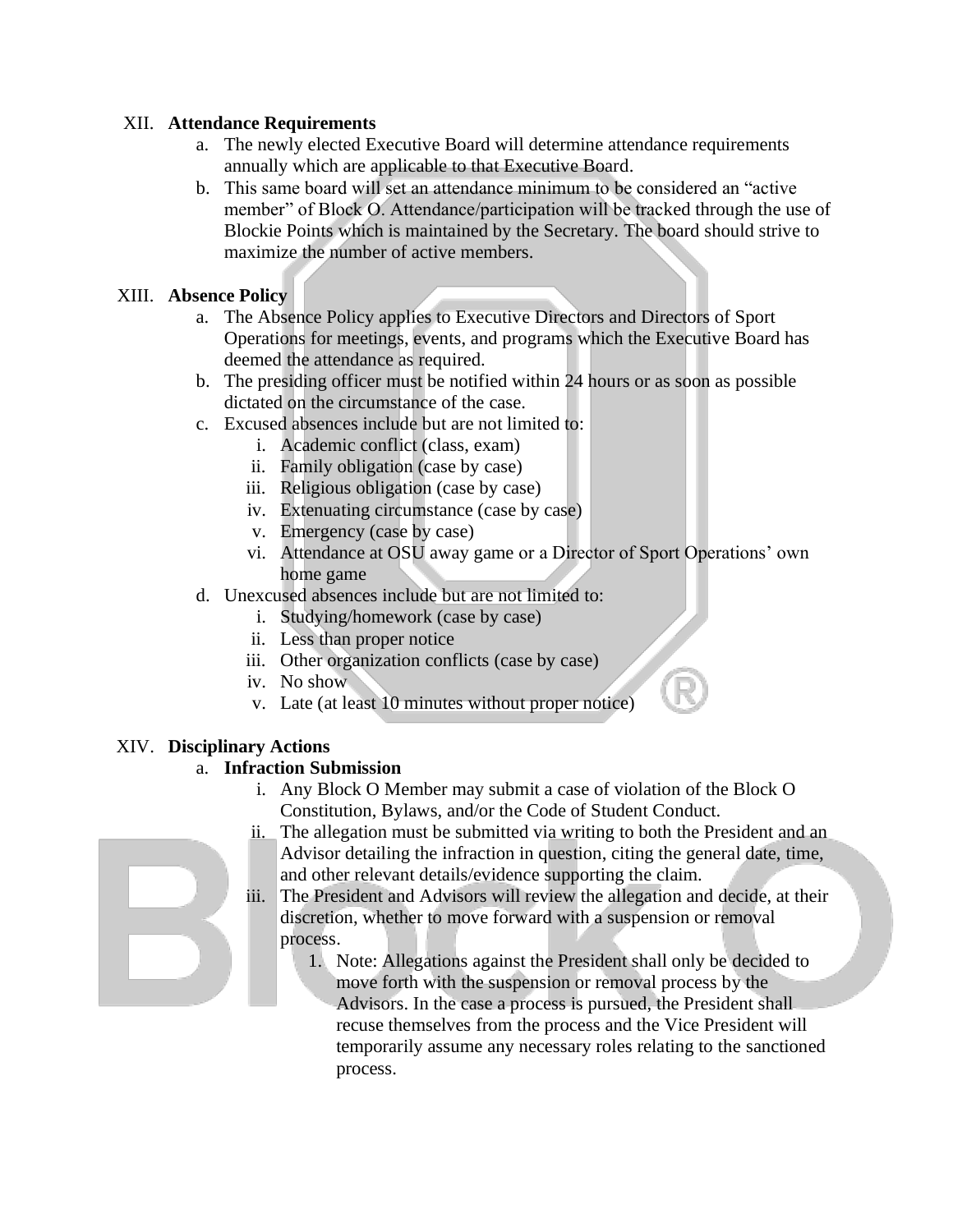#### b. **GPA Infraction**

- i. An Advisor will assess grades each semester. If an officer's semester or cumulative grade point average falls below the 2.0 minimum, the Advisor shall notify the President and individual officer.
- ii. A GPA infraction shall result in a confidential suspension which will not be taken amongst the Executive Board.
- iii. During this suspension, the offending officer must select an Interim Director from their committee to serve in their place.
	- 1. Note: If the President is the offending officer, the Vice President shall fulfill the presidential duties during the time of suspension.
- iv. At the end of the suspension period, the offending officer shall meet with the Advisor. This meeting will assess the actions taken to maintain the GPA requirement moving forward. At the Advisor's discretion, the suspension may be either lifted or prolonged. The decision will take effect once the President is notified by the Advisor.

#### c. **Suspension**

- i. A member found in violation of the Block O Constitution, Bylaws, and/or the Code of Student Conduct for the first time may be considered for suspension, given the offense is deemed minor by the President and Advisors.
- ii. Standard duration of a suspension shall be 2 weeks but may be adjusted based on the necessities of a particular case.
- iii. Infractions subject to suspension include but are not limited to:
	- 1. Minor, first-offense behavioral infractions
	- 2. Officer receives 3 unexcused absences
	- 3. Neglecting Officer Duties
- iv. Suspension from the organization includes, but is not limited to, the following during the period of suspension:
	- 1. Inability to attend sporting events within the Block O section
	- 2. Inability to attend any Block O sanctioned event
	- 3. Inability to receive Block O promotional items
	- 4. Inability to hold official duties for Block O
- v. The suspension process includes the following:
	- 1. Member in question must be notified by the Advisor and be given documentation of any violation.
	- 2. At the subsequent Executive Board Meeting, the member in question may present their case for why they should not be suspended for 5 minutes, which will then be followed by a 5 minute question & answer session with the board. The Executive Directors and Advisors may only attend this session.
	- 3. After the session, the Executive Directors will deliberate and vote by an anonymous ballot to determine if the violator should be suspended. 2/3 vote is required for suspension.
	- 4. If a suspension is successful, the period of suspension begins when the member is notified. Notification should be immediate and done so by the Advisor.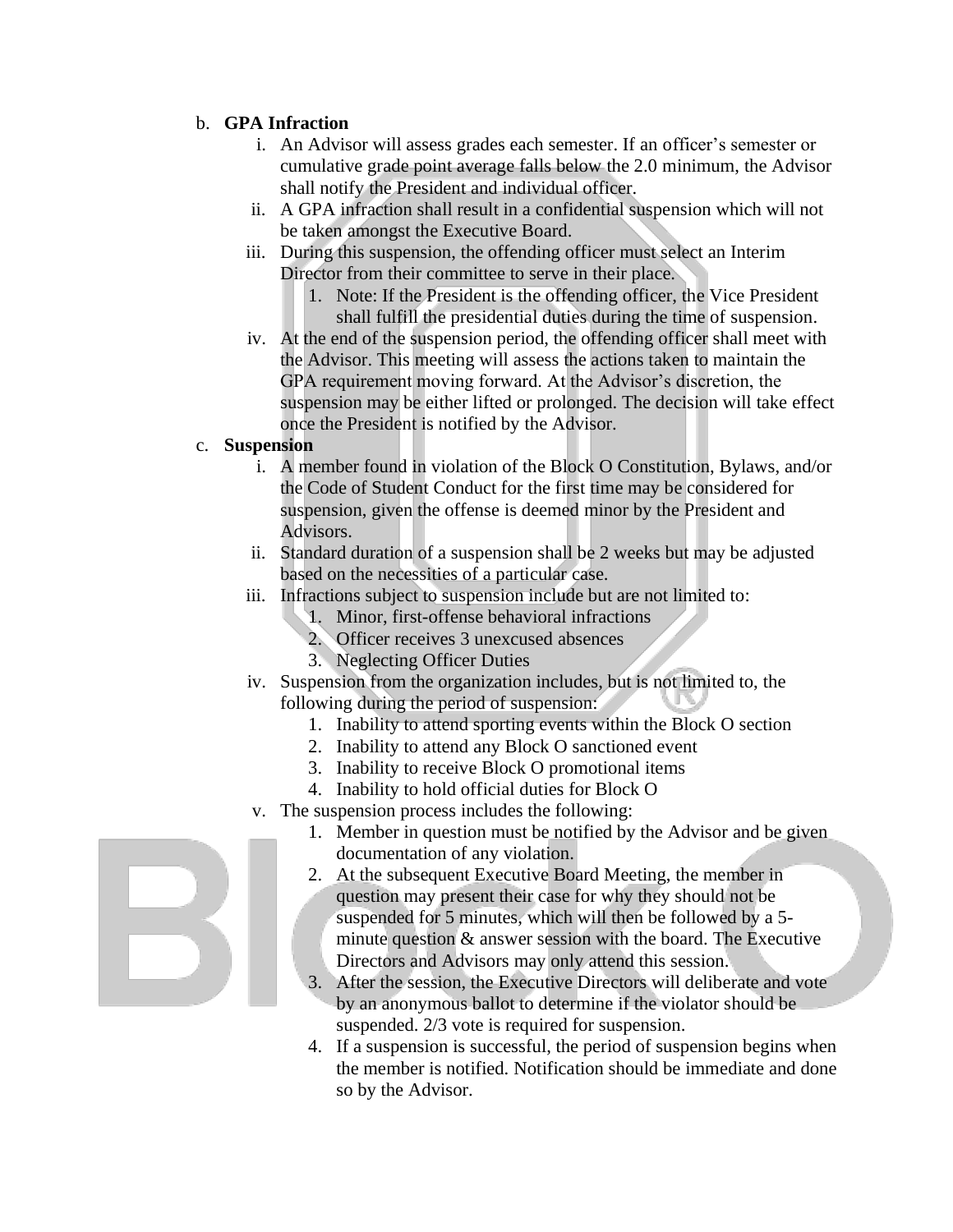- a. Note: If the President is the offending officer, the Vice President shall fulfill the Presidential duties during the time of suspension.
- 5. If the terms of suspension are broken or the offense which resulted in the suspension is repeated, the offender is subject to begin the removal process.
- d. **Removal**
	- i. A member found in violation of the Block O Constitution, Bylaws, and/or the Code of Student Conduct, may be removed from the organization. Additionally, any member found to participate in any unbecoming behavior as determined by the Executive Board, may be subject to disciplinary action and/or removal.
	- ii. Removal from the organization includes, but is not limited to, the following:
		- 1. Removal from any organizational form or list
		- 2. Removal from Block O Member exclusive programing
		- 3. Inability to attend Block O sanctioned events
		- 4. Inability to obtain any promotional item distributed by Block O
		- 5. Inability to purchase membership in all subsequent years as a student
	- iii. The removal process includes the following:
		- 1. Member in question must be notified by the Advisor and be given documentation of any violation.
		- 2. At the subsequent Executive Board meeting, the member in question may present their case for why they should not be removed for 10 minutes, which will then be followed by a 10 minute question & answer session with the board. The Executive Directors and Advisors may only attend this session.
		- 3. After the session, the Executive Directors will deliberate and vote by an anonymous ballot to determine if the violator should be removed. 2/3 vote is required for removal.
		- 4. If removal is successful, it becomes active when the member is notified. Notification should be immediate and done so by an Advisor.
			- a. Note: If the President is removed, the Vice President shall become the President for the remainder of the elected term. An Interim Vice President shall be selected amongst the Executive Board with a 2/3 vote of approval. That director shall then select an Interim Director from their committee to fulfill their previously elected duties for the remainder of the term.
			- b. Note: If the Vice President is removed, adhere to the same procedure described above for replacing a Vice President.